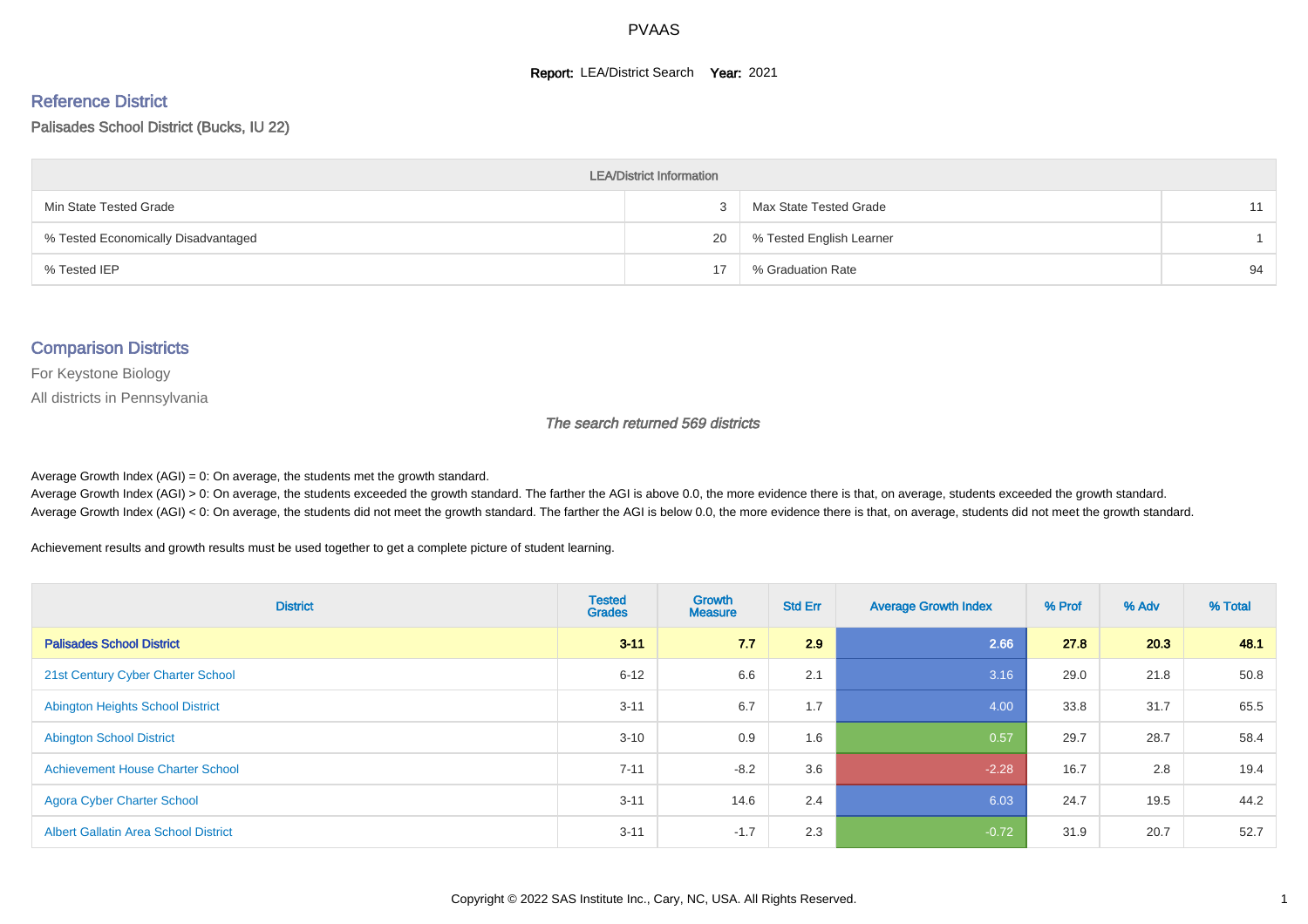| <b>District</b>                          | <b>Tested</b><br><b>Grades</b> | <b>Growth</b><br><b>Measure</b> | <b>Std Err</b> | <b>Average Growth Index</b> | % Prof | % Adv | % Total |
|------------------------------------------|--------------------------------|---------------------------------|----------------|-----------------------------|--------|-------|---------|
| <b>Palisades School District</b>         | $3 - 11$                       | 7.7                             | 2.9            | 2.66                        | 27.8   | 20.3  | 48.1    |
| <b>Aliquippa School District</b>         | $3 - 11$                       | $-20.0$                         | 3.6            | $-5.54$                     | 1.7    | 0.0   | 1.7     |
| <b>Allegheny Valley School District</b>  | $3 - 11$                       | $-1.9$                          | 3.9            | $-0.48$                     | 31.8   | 11.4  | 43.2    |
| Allegheny-Clarion Valley School District | $3 - 10$                       | 12.3                            | 4.1            | 3.03                        | 33.3   | 19.0  | 52.4    |
| <b>Allentown City School District</b>    | $3-12$                         | $-16.9$                         | 1.4            | $-12.37$                    | 5.9    | 0.4   | 6.3     |
| Altoona Area School District             | $3 - 12$                       | 0.1                             | 1.5            | 0.07                        | 29.0   | 13.8  | 42.8    |
| Ambridge Area School District            | $3 - 12$                       | $-19.4$                         | 2.5            | $-7.64$                     | 23.2   | 5.6   | 28.9    |
| <b>Annville-Cleona School District</b>   | $3-12$                         | 1.1                             | 2.4            | 0.45                        | 34.8   | 13.6  | 48.5    |
| <b>Antietam School District</b>          | $3 - 10$                       | $-9.5$                          | 3.7            | $-2.57$                     | 20.9   | 1.5   | 22.4    |
| <b>Apollo-Ridge School District</b>      | $3 - 12$                       | 9.5                             | 3.0            | 3.23                        | 34.0   | 9.4   | 43.4    |
| <b>Armstrong School District</b>         | $3 - 11$                       | $9.8\,$                         | 1.6            | 6.22                        | 32.8   | 24.6  | 57.4    |
| Aspira Bilingual Cyber Charter School    | $3 - 11$                       | 5.1                             | 5.8            | 0.87                        | 4.8    | 0.0   | 4.8     |
| <b>Athens Area School District</b>       | $3 - 11$                       | 2.6                             | 2.3            | 1.11                        | 34.9   | 12.3  | 47.3    |
| <b>Austin Area School District</b>       | $3 - 11$                       | 2.6                             | $6.0\,$        | 0.43                        | 25.0   | 18.8  | 43.8    |
| <b>Avella Area School District</b>       | $3 - 12$                       | 1.6                             | 4.7            | 0.34                        | 34.8   | 7.2   | 42.0    |
| <b>Avon Grove Charter School</b>         | $3 - 11$                       | $9.8\,$                         | 3.1            | 3.18                        | 32.4   | 26.0  | 58.4    |
| <b>Avon Grove School District</b>        | $3 - 10$                       | 7.6                             | 1.4            | 5.29                        | 33.7   | 33.2  | 67.0    |
| <b>Avonworth School District</b>         | $3 - 10$                       | $-6.2$                          | 2.3            | $-2.68$                     | 35.9   | 14.1  | 50.0    |
| <b>Bald Eagle Area School District</b>   | $3 - 11$                       | 7.6                             | 2.5            | 3.00                        | 31.6   | 15.6  | 47.3    |
| <b>Baldwin-Whitehall School District</b> | $3 - 11$                       | $-5.5$                          | 1.9            | $-2.93$                     | 32.0   | 14.7  | 46.7    |
| <b>Bangor Area School District</b>       | $3 - 12$                       | $-1.2$                          | 2.0            | $-0.60$                     | 25.8   | 12.7  | 38.5    |
| <b>Beaver Area School District</b>       | $3 - 10$                       | $-3.0$                          | 2.5            | $-1.16$                     | 25.8   | 27.8  | 53.6    |
| <b>Bedford Area School District</b>      | $3 - 11$                       | 6.4                             | 2.4            | 2.68                        | 31.0   | 20.6  | 51.6    |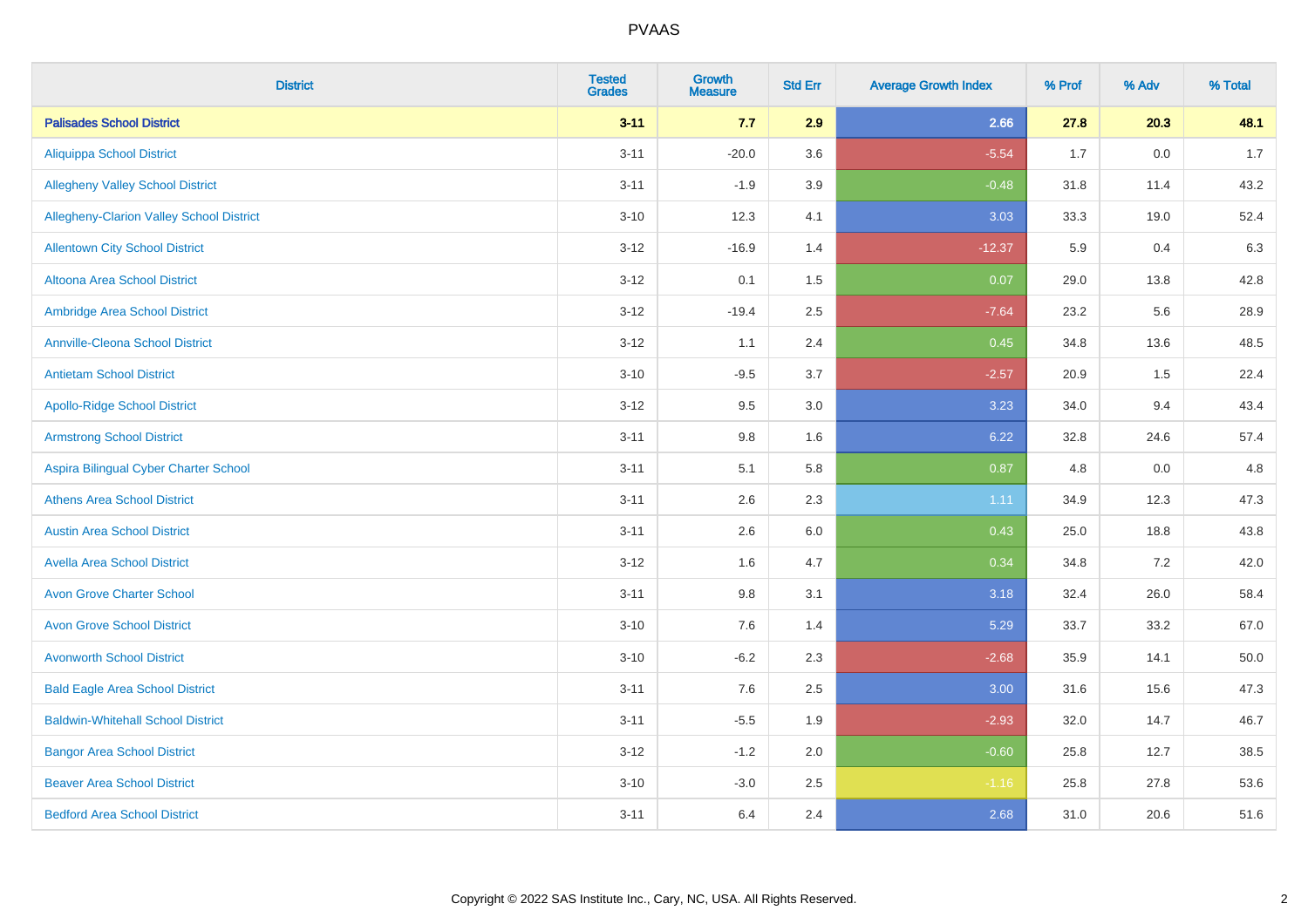| <b>District</b>                              | <b>Tested</b><br><b>Grades</b> | <b>Growth</b><br><b>Measure</b> | <b>Std Err</b> | <b>Average Growth Index</b> | % Prof | % Adv | % Total |
|----------------------------------------------|--------------------------------|---------------------------------|----------------|-----------------------------|--------|-------|---------|
| <b>Palisades School District</b>             | $3 - 11$                       | 7.7                             | 2.9            | 2.66                        | 27.8   | 20.3  | 48.1    |
| <b>Belle Vernon Area School District</b>     | $3 - 11$                       | 11.1                            | 2.3            | 4.88                        | 31.6   | 25.4  | 57.1    |
| <b>Bellefonte Area School District</b>       | $3 - 11$                       | 6.7                             | 2.0            | 3.34                        | 28.8   | 21.5  | 50.2    |
| <b>Bellwood-Antis School District</b>        | $3 - 10$                       | 3.5                             | 2.8            | 1.24                        | 40.9   | 19.4  | 60.2    |
| <b>Belmont Charter School</b>                | $3 - 10$                       | 2.2                             | 3.4            | 0.64                        | 5.3    | 1.8   | 7.0     |
| <b>Bensalem Township School District</b>     | $3 - 11$                       | $1.0\,$                         | 1.6            | 0.63                        | 24.3   | 10.7  | 34.9    |
| <b>Benton Area School District</b>           | $3 - 10$                       | 8.1                             | 4.0            | 2.01                        | 35.7   | 28.6  | 64.3    |
| <b>Bentworth School District</b>             | $3 - 11$                       | 7.0                             | 3.0            | 2.36                        | 26.6   | 17.0  | 43.6    |
| <b>Berlin Brothersvalley School District</b> | $3 - 11$                       | 19.6                            | 4.0            | 4.93                        | 28.3   | 41.3  | 69.6    |
| <b>Bermudian Springs School District</b>     | $3 - 11$                       | 2.5                             | 2.4            | 1.05                        | 31.8   | 23.5  | 55.3    |
| <b>Berwick Area School District</b>          | $3 - 11$                       | $-6.9$                          | 2.4            | $-2.84$                     | 22.3   | 11.5  | 33.8    |
| <b>Bethel Park School District</b>           | $3 - 11$                       | $-4.4$                          | 1.7            | $-2.62$                     | 40.1   | 27.3  | 67.4    |
| <b>Bethlehem Area School District</b>        | $3 - 11$                       | $-4.5$                          | 1.1            | $-3.91$                     | 20.4   | 11.3  | 31.7    |
| <b>Bethlehem-Center School District</b>      | $3 - 10$                       | 2.1                             | 3.5            | 0.59                        | 32.3   | 4.6   | 36.9    |
| <b>Big Beaver Falls Area School District</b> | $3 - 11$                       | $-17.9$                         | 2.8            | $-6.27$                     | 9.4    | 2.8   | 12.2    |
| <b>Big Spring School District</b>            | $3 - 11$                       | $-9.8$                          | 2.3            | $-4.32$                     | 23.6   | 12.9  | 36.5    |
| <b>Blackhawk School District</b>             | $3 - 11$                       | 2.0                             | 2.3            | 0.87                        | 34.6   | 20.7  | 55.3    |
| <b>Blacklick Valley School District</b>      | $3 - 11$                       | $-0.9$                          | 3.9            | $-0.23$                     | 7.7    | 7.7   | 15.4    |
| <b>Blairsville-Saltsburg School District</b> | $3 - 11$                       | $-7.5$                          | 2.8            | $-2.67$                     | 20.1   | 8.2   | 28.3    |
| <b>Bloomsburg Area School District</b>       | $3 - 10$                       | 4.3                             | 3.4            | 1.26                        | 36.5   | 20.6  | 57.1    |
| <b>Blue Mountain School District</b>         | $3 - 10$                       | 12.2                            | 2.1            | 5.81                        | 30.7   | 26.1  | 56.8    |
| <b>Blue Ridge School District</b>            | $3 - 11$                       | 8.3                             | 3.7            | 2.24                        | 29.6   | 9.3   | 38.9    |
| <b>Boyertown Area School District</b>        | $3 - 11$                       | $-2.9$                          | 1.4            | $-2.06$                     | 30.8   | 22.6  | 53.4    |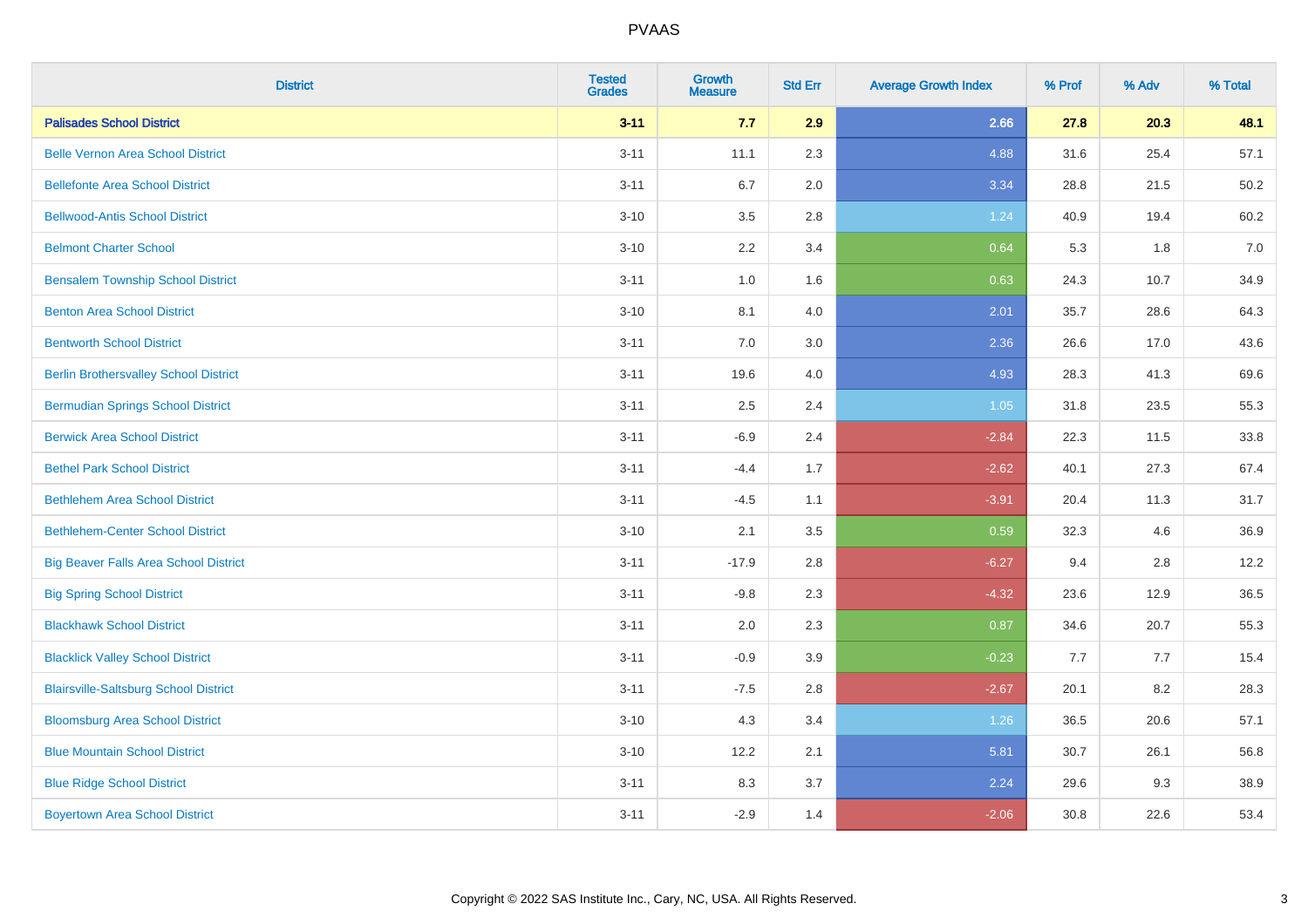| <b>District</b>                                 | <b>Tested</b><br><b>Grades</b> | <b>Growth</b><br><b>Measure</b> | <b>Std Err</b> | <b>Average Growth Index</b> | % Prof | % Adv   | % Total |
|-------------------------------------------------|--------------------------------|---------------------------------|----------------|-----------------------------|--------|---------|---------|
| <b>Palisades School District</b>                | $3 - 11$                       | 7.7                             | 2.9            | 2.66                        | 27.8   | 20.3    | 48.1    |
| Boys Latin Of Philadelphia Charter School       | $6 - 12$                       | $-8.0$                          | 2.7            | $-3.02$                     | 1.4    | $0.0\,$ | 1.4     |
| <b>Bradford Area School District</b>            | $3 - 12$                       | $-1.8$                          | 2.3            | $-0.79$                     | 31.2   | 16.7    | 47.9    |
| <b>Brandywine Heights Area School District</b>  | $3 - 11$                       | 5.8                             | 2.6            | 2.27                        | 27.7   | 28.6    | 56.2    |
| <b>Brentwood Borough School District</b>        | $3 - 11$                       | 1.3                             | 3.0            | 0.44                        | 20.2   | 16.0    | 36.2    |
| <b>Bristol Borough School District</b>          | $3 - 12$                       | $-5.9$                          | 2.9            | $-2.00$                     | 27.8   | 3.3     | 31.1    |
| <b>Bristol Township School District</b>         | $3 - 11$                       | $-7.4$                          | 1.4            | $-5.32$                     | 13.8   | 4.6     | 18.4    |
| <b>Brockway Area School District</b>            | $3 - 11$                       | $-0.4$                          | 3.5            | $-0.11$                     | 41.2   | 13.8    | 55.0    |
| <b>Brookville Area School District</b>          | $3 - 11$                       | 6.8                             | 3.1            | 2.19                        | 46.1   | 14.6    | 60.7    |
| <b>Brownsville Area School District</b>         | $3 - 12$                       | 3.9                             | 3.8            | 1.04                        | 22.0   | 8.5     | 30.5    |
| <b>Bucks County Technical High School</b>       | $9 - 10$                       | $-2.9$                          | 2.2            | $-1.29$                     | 27.7   | 10.4    | 38.2    |
| <b>Burgettstown Area School District</b>        | $3 - 11$                       | $-11.2$                         | 3.2            | $-3.46$                     | 16.0   | 2.7     | 18.7    |
| <b>Burrell School District</b>                  | $3 - 11$                       | $-1.5$                          | 3.3            | $-0.44$                     | 27.8   | 17.7    | 45.6    |
| <b>Butler Area School District</b>              | $3 - 11$                       | $-14.1$                         | $1.5\,$        | $-9.60$                     | 26.4   | 11.1    | 37.5    |
| California Area School District                 | $3 - 10$                       | $-13.7$                         | 4.5            | $-3.06$                     | 41.7   | 16.7    | 58.3    |
| <b>Cambria Heights School District</b>          | $3 - 10$                       | $-6.2$                          | 2.9            | $-2.11$                     | 25.0   | 13.0    | 38.0    |
| <b>Cameron County School District</b>           | $3 - 12$                       | $-5.0$                          | 4.4            | $-1.12$                     | 34.9   | 4.8     | 39.7    |
| <b>Camp Hill School District</b>                | $3 - 12$                       | 20.7                            | 2.9            | 7.00                        | 32.3   | 41.4    | 73.7    |
| <b>Canon-Mcmillan School District</b>           | $3 - 11$                       | $-5.0$                          | $1.5\,$        | $-3.25$                     | 30.8   | 28.5    | 59.3    |
| <b>Canton Area School District</b>              | $3 - 11$                       | 8.4                             | 2.9            | 2.92                        | 13.8   | 23.0    | 36.8    |
| Capital Area School for the Arts Charter School | $9 - 11$                       | 14.2                            | 4.5            | 3.13                        | 27.5   | 30.0    | 57.5    |
| <b>Carbon Career &amp; Technical Institute</b>  | $9 - 11$                       | $-9.3$                          | 3.2            | $-2.92$                     | 19.6   | 2.2     | 21.7    |
| <b>Carbondale Area School District</b>          | $3 - 10$                       | $-2.8$                          | 3.2            | $-0.87$                     | 27.5   | 2.9     | 30.4    |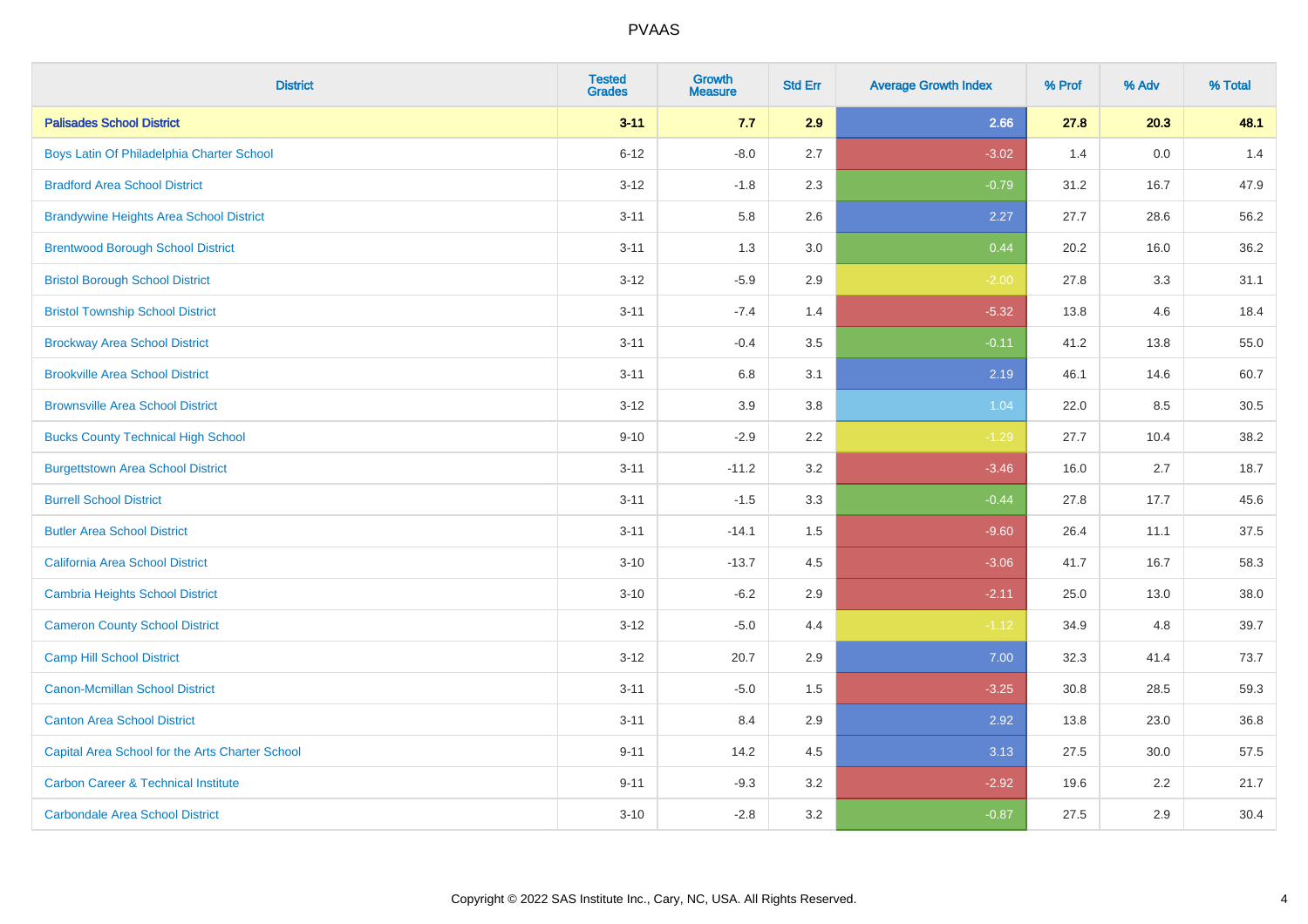| <b>District</b>                                         | <b>Tested</b><br><b>Grades</b> | <b>Growth</b><br><b>Measure</b> | <b>Std Err</b> | <b>Average Growth Index</b> | % Prof | % Adv   | % Total |
|---------------------------------------------------------|--------------------------------|---------------------------------|----------------|-----------------------------|--------|---------|---------|
| <b>Palisades School District</b>                        | $3 - 11$                       | 7.7                             | 2.9            | 2.66                        | 27.8   | 20.3    | 48.1    |
| <b>Carlisle Area School District</b>                    | $3 - 11$                       | $-5.2$                          | 1.7            | $-2.99$                     | 28.0   | 19.3    | 47.3    |
| <b>Carlynton School District</b>                        | $3 - 11$                       | $-2.0$                          | 3.2            | $-0.62$                     | 27.9   | $5.2\,$ | 33.1    |
| <b>Carmichaels Area School District</b>                 | $3 - 10$                       | $-7.0$                          | 3.1            | $-2.30$                     | 17.8   | 9.6     | 27.4    |
| Catasauqua Area School District                         | $3-12$                         | $-7.3$                          | 2.8            | $-2.58$                     | 27.1   | 11.2    | 38.3    |
| <b>Centennial School District</b>                       | $3 - 10$                       | 1.5                             | 1.5            | 0.98                        | 23.6   | 12.4    | 36.0    |
| Center For Student Learning Charter School At Pennsbury | $6 - 12$                       | $-3.3$                          | 6.0            | $-0.55$                     | 23.1   | 0.0     | 23.1    |
| <b>Central Bucks School District</b>                    | $3 - 11$                       | 15.5                            | 0.9            | 17.94                       | 34.8   | 41.4    | 76.2    |
| <b>Central Cambria School District</b>                  | $3 - 11$                       | $-12.7$                         | 2.3            | $-5.61$                     | 19.4   | 7.4     | 26.9    |
| <b>Central Columbia School District</b>                 | $3 - 12$                       | 0.3                             | 2.3            | 0.12                        | 25.4   | 37.6    | 63.0    |
| <b>Central Dauphin School District</b>                  | $3 - 11$                       | $-5.2$                          | 1.2            | $-4.24$                     | 29.3   | 8.7     | 38.0    |
| <b>Central Fulton School District</b>                   | $3 - 11$                       | $-13.3$                         | 3.2            | $-4.20$                     | 18.1   | 9.7     | 27.8    |
| <b>Central Greene School District</b>                   | $3 - 11$                       | $-0.4$                          | 2.5            | $-0.15$                     | 27.8   | 14.8    | 42.6    |
| <b>Central Valley School District</b>                   | $3 - 10$                       | 4.7                             | 2.6            | 1.83                        | 37.8   | 18.5    | 56.3    |
| <b>Central York School District</b>                     | $3 - 12$                       | 12.9                            | 1.5            | 8.64                        | 31.4   | 24.1    | 55.5    |
| <b>Chambersburg Area School District</b>                | $3 - 11$                       | $-5.6$                          | 1.3            | $-4.42$                     | 24.2   | 15.2    | 39.4    |
| <b>Charleroi School District</b>                        | $3 - 11$                       | $-4.3$                          | 2.7            | $-1.55$                     | 22.2   | 15.9    | 38.1    |
| <b>Chartiers Valley School District</b>                 | $3 - 11$                       | $-9.1$                          | 2.1            | $-4.23$                     | 20.7   | 17.4    | 38.0    |
| <b>Chartiers-Houston School District</b>                | $3 - 10$                       | $-16.5$                         | 3.5            | $-4.79$                     | 26.3   | 6.6     | 32.9    |
| <b>Cheltenham School District</b>                       | $3 - 11$                       | $-17.6$                         | 2.0            | $-8.74$                     | 24.4   | 8.3     | 32.6    |
| <b>Chester Charter Scholars Academy Charter School</b>  | $3 - 12$                       | $-6.2$                          | 3.3            | $-1.88$                     | 2.2    | 0.0     | 2.2     |
| <b>Chester-Upland School District</b>                   | $3 - 11$                       | $-3.6$                          | 2.6            | $-1.38$                     | 1.6    | 0.0     | 1.6     |
| <b>Chestnut Ridge School District</b>                   | $3 - 12$                       | 4.0                             | 2.9            | 1.38                        | 33.2   | 11.0    | 44.2    |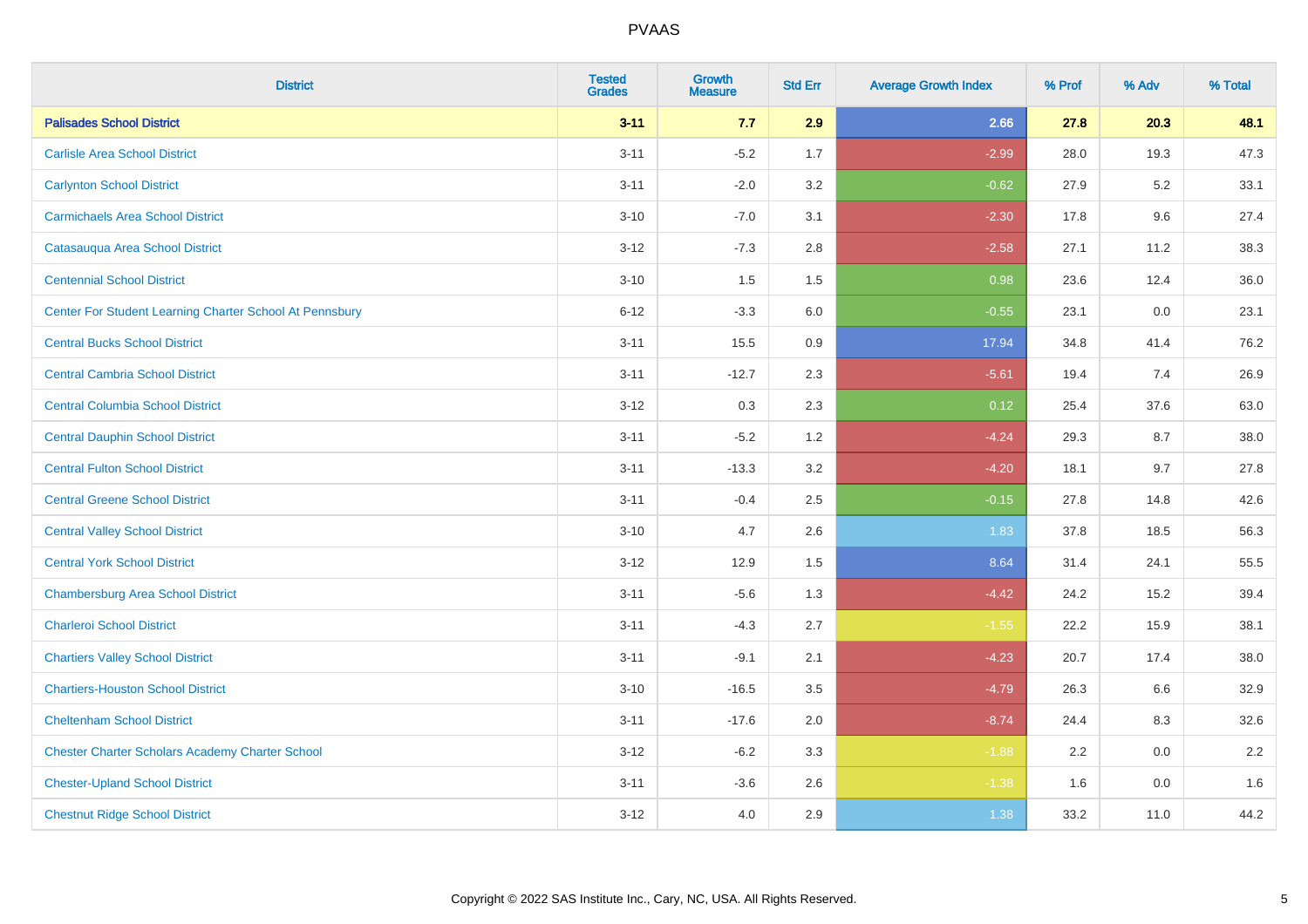| <b>District</b>                                    | <b>Tested</b><br><b>Grades</b> | <b>Growth</b><br><b>Measure</b> | <b>Std Err</b> | <b>Average Growth Index</b> | % Prof  | % Adv | % Total |
|----------------------------------------------------|--------------------------------|---------------------------------|----------------|-----------------------------|---------|-------|---------|
| <b>Palisades School District</b>                   | $3 - 11$                       | 7.7                             | 2.9            | 2.66                        | 27.8    | 20.3  | 48.1    |
| <b>Chichester School District</b>                  | $3 - 11$                       | $-1.8$                          | 4.2            | $-0.44$                     | 40.0    | 14.0  | 54.0    |
| <b>City CHS</b>                                    | $10 - 11$                      | $-5.6$                          | 2.4            | $-2.34$                     | 15.9    | 1.5   | 17.4    |
| <b>Clairton City School District</b>               | $3 - 11$                       | $-1.6$                          | 5.0            | $-0.32$                     | $3.8\,$ | 0.5   | 4.4     |
| <b>Clarion Area School District</b>                | $3 - 11$                       | 3.2                             | 3.7            | 0.88                        | 31.7    | 13.3  | 45.0    |
| <b>Clarion-Limestone Area School District</b>      | $3 - 12$                       | $-10.0$                         | 3.6            | $-2.76$                     | 28.3    | 20.0  | 48.3    |
| <b>Claysburg-Kimmel School District</b>            | $3 - 11$                       | $-1.2$                          | 5.2            | $-0.22$                     | 5.0     | 0.0   | $5.0$   |
| <b>Clearfield Area School District</b>             | $3 - 10$                       | $-1.3$                          | 3.7            | $-0.34$                     | 43.9    | 24.6  | 68.4    |
| <b>Coatesville Area School District</b>            | $3 - 11$                       | $-9.5$                          | 1.6            | $-5.81$                     | 12.8    | 3.3   | 16.2    |
| <b>Cocalico School District</b>                    | $3 - 11$                       | 12.3                            | 1.9            | 6.48                        | 28.2    | 32.3  | 60.5    |
| <b>Collegium Charter School</b>                    | $3 - 10$                       | 21.2                            | 2.6            | 8.18                        | 25.4    | 16.4  | 41.8    |
| <b>Colonial School District</b>                    | $3 - 11$                       | 22.1                            | 1.6            | 13.55                       | 27.2    | 43.5  | 70.6    |
| <b>Columbia Borough School District</b>            | $3 - 12$                       | $-1.1$                          | 3.6            | $-0.31$                     | 17.2    | 1.7   | 19.0    |
| Columbia-Montour AVTS                              | $9 - 10$                       | $-7.1$                          | 2.8            | $-2.52$                     | 19.5    | 3.2   | 22.7    |
| <b>Commodore Perry School District</b>             | $3 - 11$                       | $-10.4$                         | 4.5            | $-2.30$                     | 29.4    | 5.9   | 35.3    |
| <b>Commonwealth Charter Academy Charter School</b> | $3 - 10$                       | 4.2                             | 1.6            | 2.68                        | 27.0    | 15.6  | 42.5    |
| Community Academy Of Philadelphia Charter School   | $3 - 11$                       | 0.1                             | 2.6            | 0.06                        | 9.7     | 2.6   | 12.4    |
| Conemaugh Township Area School District            | $3 - 12$                       | 4.8                             | 3.5            | 1.39                        | 30.9    | 27.8  | 58.8    |
| <b>Conemaugh Valley School District</b>            | $3 - 12$                       | $-6.3$                          | 4.1            | $-1.54$                     | 23.7    | 5.1   | 28.8    |
| <b>Conestoga Valley School District</b>            | $3 - 11$                       | 2.4                             | 1.7            | 1.43                        | 35.0    | 23.5  | 58.5    |
| <b>Conewago Valley School District</b>             | $3 - 12$                       | 7.6                             | 1.7            | 4.46                        | 41.3    | 19.4  | 60.6    |
| <b>Conneaut School District</b>                    | $3 - 12$                       | $-2.3$                          | 2.6            | $-0.91$                     | 27.4    | 9.7   | 37.1    |
| <b>Connellsville Area School District</b>          | $3 - 11$                       | $-5.3$                          | 2.0            | $-2.67$                     | 24.2    | 5.0   | 29.1    |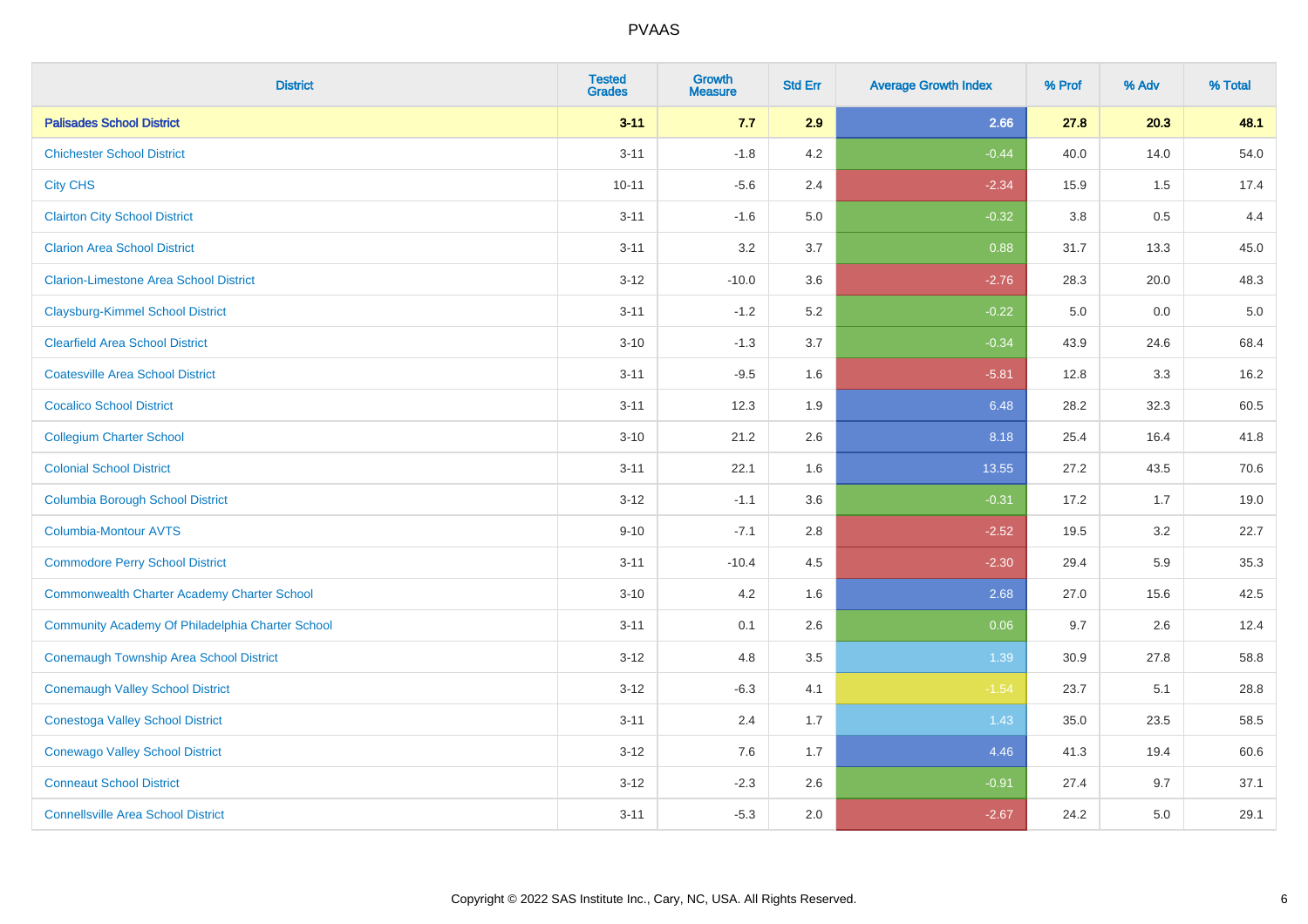| <b>District</b>                           | <b>Tested</b><br><b>Grades</b> | <b>Growth</b><br><b>Measure</b> | <b>Std Err</b> | <b>Average Growth Index</b> | % Prof | % Adv | % Total |
|-------------------------------------------|--------------------------------|---------------------------------|----------------|-----------------------------|--------|-------|---------|
| <b>Palisades School District</b>          | $3 - 11$                       | 7.7                             | 2.9            | 2.66                        | 27.8   | 20.3  | 48.1    |
| <b>Conrad Weiser Area School District</b> | $3 - 11$                       | 7.1                             | 2.1            | 3.34                        | 28.2   | 14.4  | 42.6    |
| <b>Cornell School District</b>            | $3 - 11$                       | $-5.5$                          | 4.6            | $-1.20$                     | 11.3   | 3.2   | 14.5    |
| <b>Cornwall-Lebanon School District</b>   | $3 - 11$                       | $8.2\,$                         | 1.6            | 5.24                        | 28.0   | 20.5  | 48.6    |
| <b>Corry Area School District</b>         | $3 - 11$                       | $-6.8$                          | 2.3            | $-3.01$                     | 24.0   | 8.8   | 32.8    |
| <b>Coudersport Area School District</b>   | $3 - 11$                       | 14.8                            | 3.4            | 4.33                        | 34.7   | 28.0  | 62.7    |
| <b>Council Rock School District</b>       | $3 - 11$                       | 13.5                            | 1.1            | 12.27                       | 32.0   | 35.4  | 67.4    |
| <b>Cranberry Area School District</b>     | $3 - 12$                       | $-0.9$                          | 3.1            | $-0.29$                     | 25.5   | 9.7   | 35.2    |
| <b>Crawford Central School District</b>   | $3 - 11$                       | 5.7                             | 2.1            | 2.71                        | 26.4   | 15.8  | 42.1    |
| <b>Crestwood School District</b>          | $3 - 11$                       | $-3.4$                          | $2.2\,$        | $-1.52$                     | 33.1   | 21.7  | 54.9    |
| <b>Cumberland Valley School District</b>  | $3 - 12$                       | 18.6                            | 1.2            | 15.79                       | 31.3   | 39.2  | 70.5    |
| <b>Dallas School District</b>             | $3 - 11$                       | 8.1                             | 2.1            | 3.87                        | 32.4   | 22.4  | 54.8    |
| <b>Dallastown Area School District</b>    | $3 - 11$                       | 19.9                            | 1.4            | 14.14                       | 36.8   | 34.2  | 71.0    |
| Daniel Boone Area School District         | $3 - 12$                       | 0.9                             | 1.9            | 0.46                        | 28.9   | 22.0  | 51.0    |
| <b>Danville Area School District</b>      | $3 - 11$                       | 18.4                            | 2.6            | 7.19                        | 32.0   | 46.1  | 78.1    |
| <b>Dauphin County Technical School</b>    | $9 - 11$                       | $-3.9$                          | 2.3            | $-1.67$                     | 18.3   | 11.1  | 29.3    |
| <b>Deer Lakes School District</b>         | $3 - 11$                       | $-10.0$                         | 2.5            | $-4.02$                     | 27.7   | 9.9   | 37.6    |
| <b>Delaware Valley School District</b>    | $3 - 11$                       | 15.7                            | 1.6            | 9.62                        | 36.7   | 32.1  | 68.8    |
| <b>Derry Area School District</b>         | $3 - 11$                       | $-11.8$                         | 2.6            | $-4.53$                     | 34.8   | 6.1   | 40.9    |
| <b>Derry Township School District</b>     | $3 - 10$                       | 20.1                            | 2.0            | 10.20                       | 32.8   | 46.9  | 79.7    |
| <b>Donegal School District</b>            | $3 - 12$                       | 5.9                             | 2.2            | 2.72                        | 34.1   | 23.1  | 57.2    |
| <b>Dover Area School District</b>         | $3 - 12$                       | 7.1                             | 1.9            | 3.78                        | 33.0   | 18.7  | 51.7    |
| Downingtown Area School District          | $3 - 11$                       | 4.4                             | 1.1            | 4.06                        | 30.1   | 32.0  | 62.2    |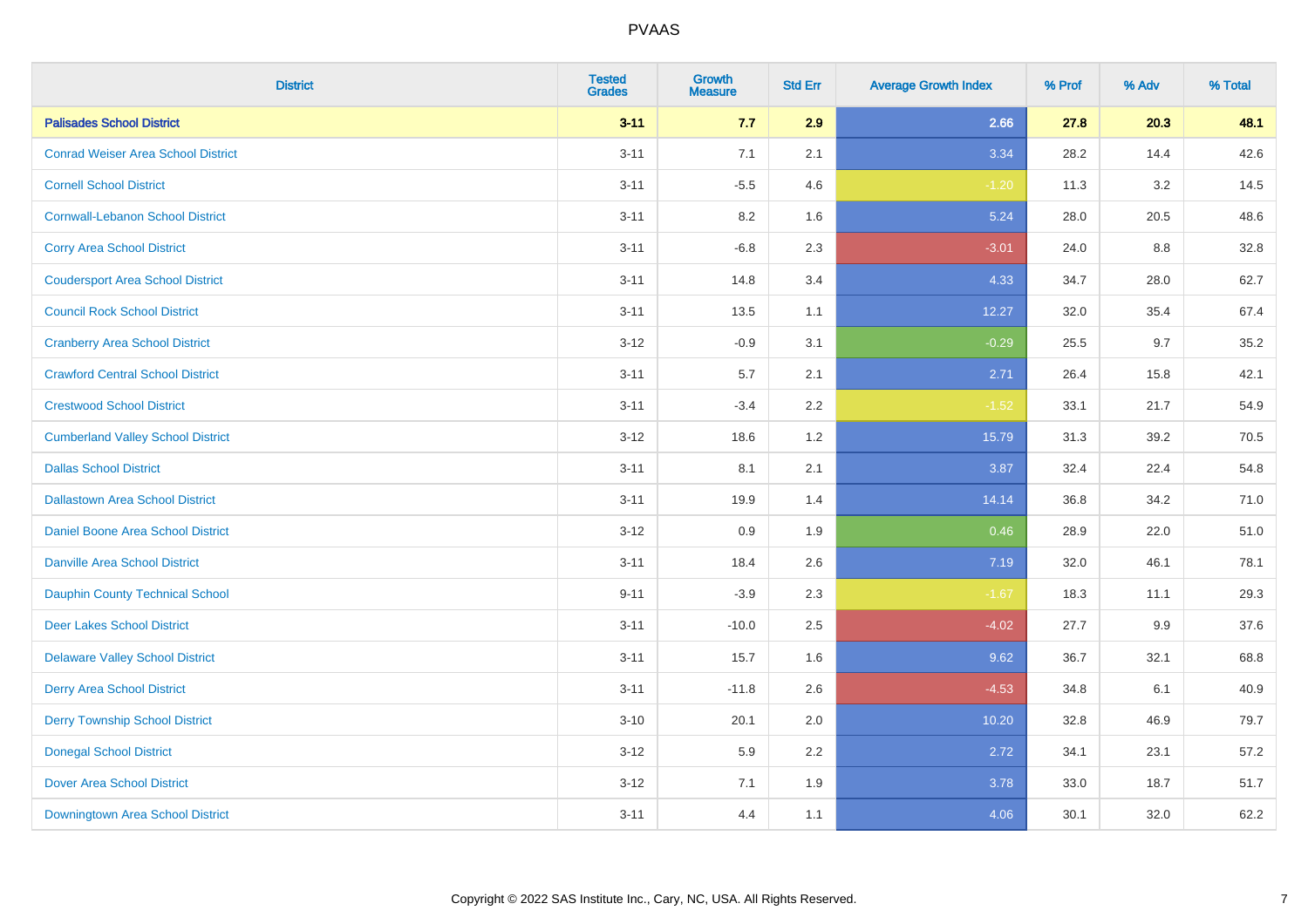| <b>District</b>                                   | <b>Tested</b><br><b>Grades</b> | <b>Growth</b><br><b>Measure</b> | <b>Std Err</b> | <b>Average Growth Index</b> | % Prof | % Adv | % Total |
|---------------------------------------------------|--------------------------------|---------------------------------|----------------|-----------------------------|--------|-------|---------|
| <b>Palisades School District</b>                  | $3 - 11$                       | 7.7                             | 2.9            | 2.66                        | 27.8   | 20.3  | 48.1    |
| Dr Robert Ketterer Charter School Inc             | $6 - 12$                       | 7.1                             | 4.3            | 1.66                        | 7.3    | 1.7   | 9.0     |
| <b>Dubois Area School District</b>                | $3 - 11$                       | $-2.8$                          | 2.0            | $-1.37$                     | 35.5   | 19.0  | 54.6    |
| <b>Dunmore School District</b>                    | $3 - 11$                       | $-12.2$                         | 2.7            | $-4.51$                     | 15.0   | 5.3   | 20.4    |
| <b>East Allegheny School District</b>             | $3 - 11$                       | $-6.4$                          | 3.0            | $-2.11$                     | 21.0   | 7.4   | 28.4    |
| <b>East Lycoming School District</b>              | $3 - 11$                       | $-10.9$                         | 2.1            | $-5.08$                     | 22.5   | 8.2   | 30.8    |
| <b>East Penn School District</b>                  | $3 - 11$                       | 8.9                             | 1.2            | 7.61                        | 32.8   | 26.4  | 59.2    |
| East Pennsboro Area School District               | $3 - 11$                       | 4.8                             | 2.1            | 2.26                        | 36.8   | 16.9  | 53.7    |
| <b>East Stroudsburg Area School District</b>      | $3 - 11$                       | $-4.9$                          | 1.4            | $-3.38$                     | 22.7   | 12.5  | 35.2    |
| <b>Eastern Lancaster County School District</b>   | $3 - 12$                       | 2.9                             | 3.2            | 0.91                        | 35.2   | 36.4  | 71.6    |
| <b>Eastern Lebanon County School District</b>     | $3 - 11$                       | 4.0                             | 2.1            | 1.89                        | 23.5   | 11.5  | 35.0    |
| <b>Eastern York School District</b>               | $3 - 11$                       | $-6.2$                          | 2.3            | $-2.70$                     | 27.8   | 18.5  | 46.4    |
| <b>Easton Area School District</b>                | $3 - 12$                       | 6.3                             | 1.3            | 4.91                        | 24.1   | 13.0  | 37.1    |
| <b>Elizabeth Forward School District</b>          | $3 - 11$                       | $-5.5$                          | 2.5            | $-2.25$                     | 32.2   | 12.8  | 45.0    |
| <b>Elizabethtown Area School District</b>         | $3 - 12$                       | 7.1                             | 1.7            | 4.19                        | 36.4   | 27.6  | 64.0    |
| <b>Elk Lake School District</b>                   | $3 - 11$                       | $-6.1$                          | 2.9            | $-2.12$                     | 26.3   | 11.6  | 37.9    |
| <b>Ellwood City Area School District</b>          | $3 - 11$                       | $-12.5$                         | 3.1            | $-4.00$                     | 26.7   | 8.7   | 35.4    |
| <b>Environmental Charter School At Frick Park</b> | $3-9$                          | $-6.2$                          | 3.7            | $-1.67$                     | 25.9   | 3.4   | 29.3    |
| <b>Ephrata Area School District</b>               | $3 - 11$                       | $6.8\,$                         | 1.7            | 4.08                        | 31.6   | 17.1  | 48.8    |
| <b>Erie City School District</b>                  | $3 - 12$                       | $-4.5$                          | 1.4            | $-3.09$                     | 13.4   | 6.7   | 20.1    |
| Esperanza Academy Charter School                  | $4 - 11$                       | 2.1                             | 2.1            | 1.01                        | 14.2   | 3.6   | 17.8    |
| <b>Esperanza Cyber Charter School</b>             | $3 - 11$                       | 7.1                             | 6.1            | 1.15                        | 8.8    | 2.9   | 11.8    |
| <b>Everett Area School District</b>               | $3 - 11$                       | $-1.1$                          | 3.1            | $-0.34$                     | 34.2   | 13.2  | 47.4    |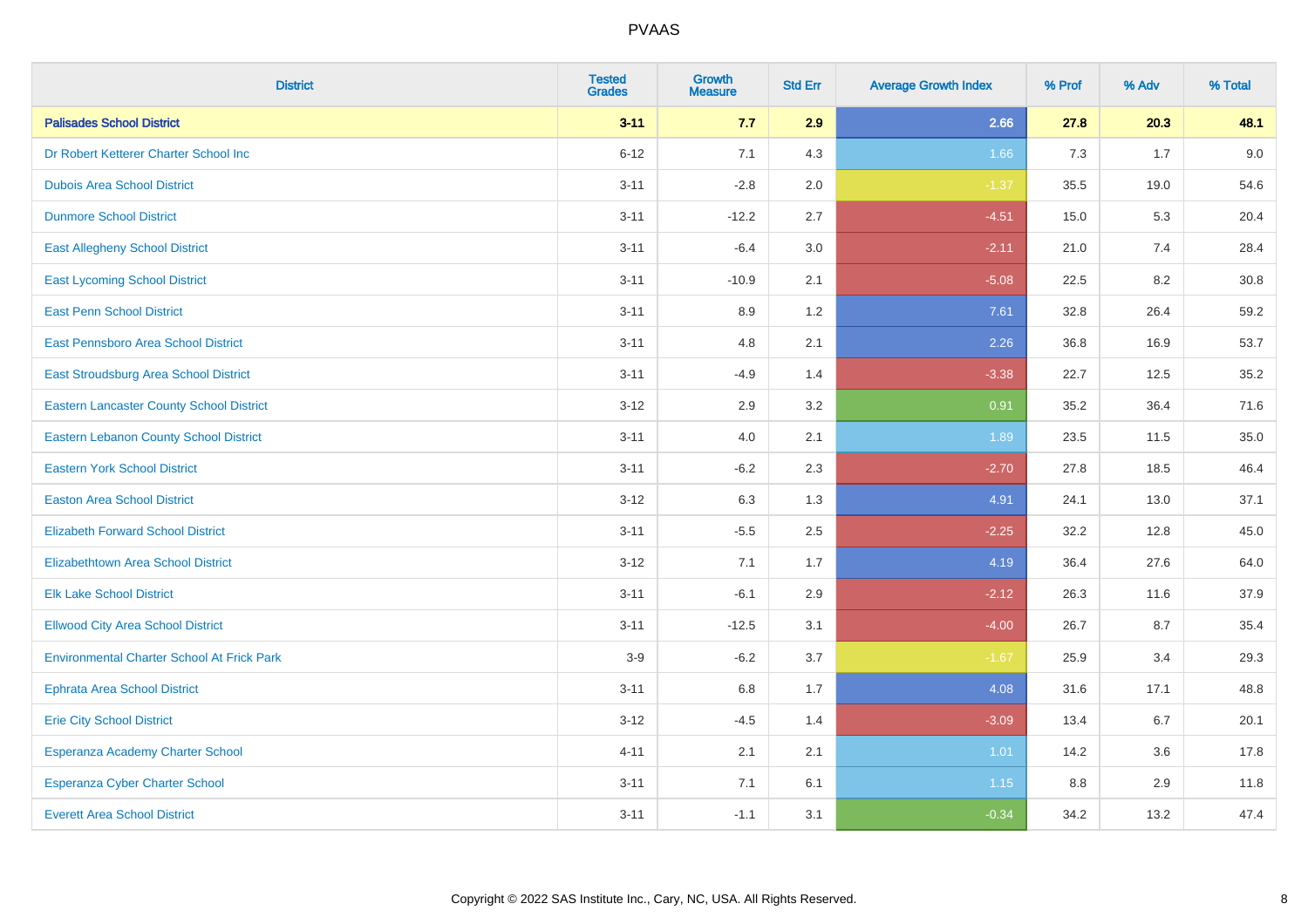| <b>District</b>                                   | <b>Tested</b><br><b>Grades</b> | <b>Growth</b><br><b>Measure</b> | <b>Std Err</b> | <b>Average Growth Index</b> | % Prof | % Adv | % Total |
|---------------------------------------------------|--------------------------------|---------------------------------|----------------|-----------------------------|--------|-------|---------|
| <b>Palisades School District</b>                  | $3 - 11$                       | 7.7                             | 2.9            | 2.66                        | 27.8   | 20.3  | 48.1    |
| <b>Evergreen Community Charter School</b>         | $6 - 11$                       | $-1.1$                          | 4.7            | $-0.23$                     | 34.6   | 26.9  | 61.5    |
| <b>Executive Education Academy Charter School</b> | $3 - 10$                       | $-14.6$                         | 3.0            | $-4.81$                     | 8.5    | 1.2   | 9.8     |
| <b>Exeter Township School District</b>            | $3 - 11$                       | $-1.0$                          | 1.7            | $-0.58$                     | 27.2   | 15.6  | 42.8    |
| <b>Fairfield Area School District</b>             | $3 - 11$                       | $-0.5$                          | 3.6            | $-0.13$                     | 43.9   | 6.1   | 50.0    |
| <b>Fairview School District</b>                   | $3 - 11$                       | 8.3                             | 2.4            | 3.43                        | 41.9   | 34.9  | 76.7    |
| <b>Fannett-Metal School District</b>              | $3 - 11$                       | $-22.3$                         | 4.8            | $-4.65$                     | 16.4   | 6.6   | 23.0    |
| <b>Farrell Area School District</b>               | $3 - 11$                       | $-1.9$                          | 4.2            | $-0.44$                     | 9.3    | 11.6  | 20.9    |
| <b>Ferndale Area School District</b>              | $3 - 10$                       | $-1.1$                          | 4.1            | $-0.27$                     | 21.0   | 7.9   | 29.0    |
| <b>Fleetwood Area School District</b>             | $3 - 10$                       | 10.4                            | 2.0            | 5.19                        | 31.7   | 25.8  | 57.5    |
| <b>Forbes Road School District</b>                | $3 - 11$                       | $-11.5$                         | 4.7            | $-2.43$                     | 23.1   | 10.3  | 33.3    |
| <b>Forest Area School District</b>                | $3 - 11$                       | $-1.8$                          | 4.7            | $-0.37$                     | 18.9   | 15.1  | 34.0    |
| <b>Forest City Regional School District</b>       | $3 - 12$                       | $-1.2$                          | 3.6            | $-0.33$                     | 26.5   | 8.2   | 34.7    |
| <b>Forest Hills School District</b>               | $3 - 11$                       | 1.8                             | 2.5            | 0.71                        | 28.8   | 10.3  | 39.1    |
| <b>Fort Cherry School District</b>                | $3 - 10$                       | $-0.7$                          | 3.1            | $-0.21$                     | 30.6   | 14.1  | 44.7    |
| <b>Fort Leboeuf School District</b>               | $3 - 11$                       | $3.5\,$                         | 2.2            | 1.58                        | 32.0   | 16.8  | 48.8    |
| Fox Chapel Area School District                   | $3 - 11$                       | 17.6                            | 1.9            | 9.47                        | 22.9   | 52.0  | 74.9    |
| <b>Franklin Area School District</b>              | $3 - 11$                       | $-3.7$                          | 2.6            | $-1.43$                     | 30.5   | 5.9   | 36.4    |
| <b>Franklin Regional School District</b>          | $3 - 11$                       | 11.3                            | 1.8            | 6.13                        | 30.0   | 35.0  | 65.0    |
| <b>Frazier School District</b>                    | $3 - 11$                       | $-18.9$                         | 3.4            | $-5.49$                     | 18.3   | 1.4   | 19.7    |
| <b>Freedom Area School District</b>               | $3 - 11$                       | $-6.3$                          | 3.1            | $-2.04$                     | 22.9   | 8.4   | 31.3    |
| <b>Freeport Area School District</b>              | $3 - 10$                       | $-0.2$                          | 2.1            | $-0.10$                     | 37.4   | 29.8  | 67.2    |
| <b>Galeton Area School District</b>               | $3 - 11$                       | 5.4                             | 5.4            | 1.01                        | 33.3   | 22.2  | 55.6    |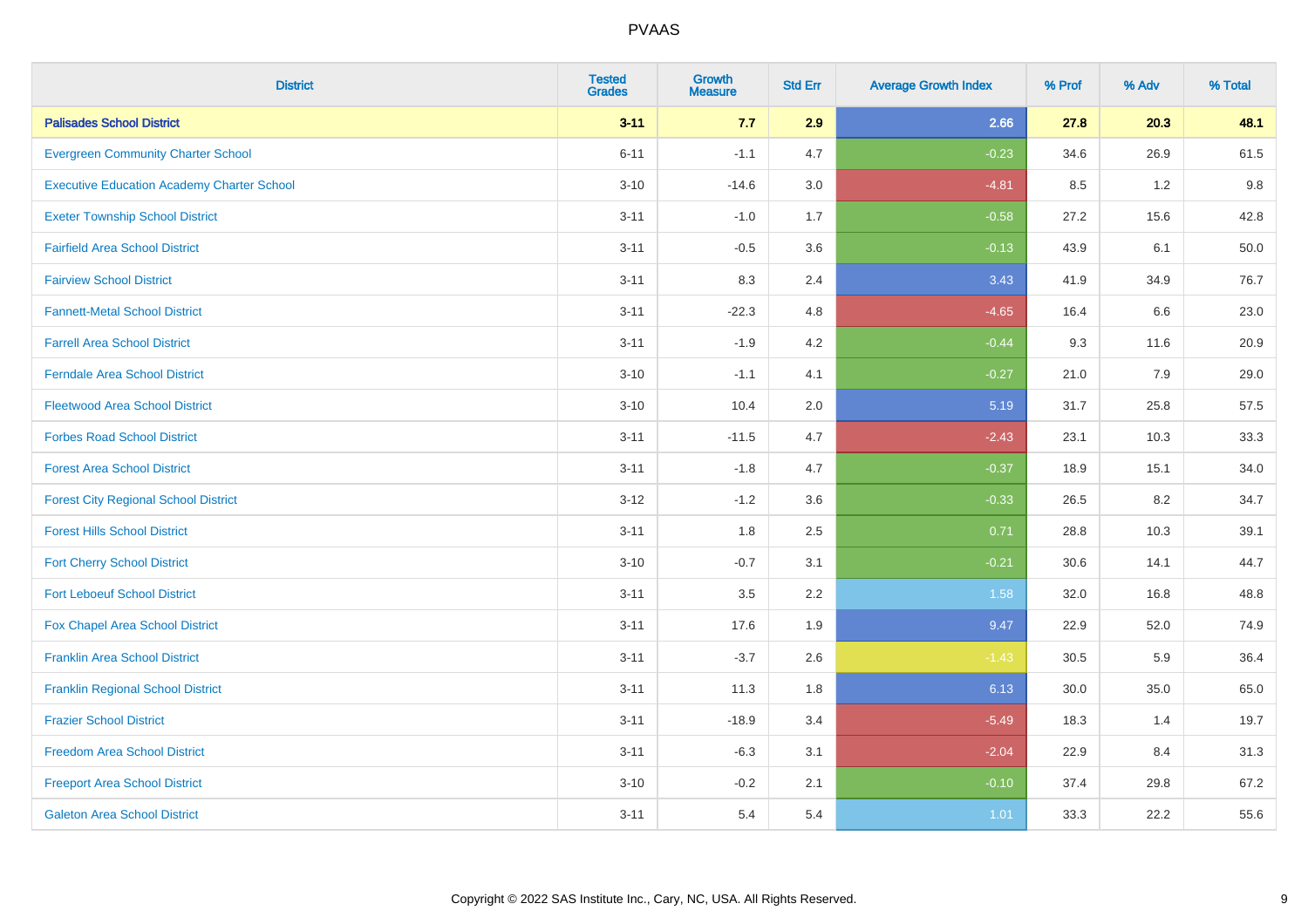| <b>District</b>                               | <b>Tested</b><br><b>Grades</b> | <b>Growth</b><br><b>Measure</b> | <b>Std Err</b> | <b>Average Growth Index</b> | % Prof | % Adv | % Total |
|-----------------------------------------------|--------------------------------|---------------------------------|----------------|-----------------------------|--------|-------|---------|
| <b>Palisades School District</b>              | $3 - 11$                       | 7.7                             | 2.9            | 2.66                        | 27.8   | 20.3  | 48.1    |
| <b>Garnet Valley School District</b>          | $3 - 10$                       | 0.2                             | 1.7            | 0.13                        | 34.9   | 26.4  | 61.3    |
| <b>Gateway School District</b>                | $3 - 11$                       | 3.1                             | 2.0            | 1.55                        | 35.7   | 18.5  | 54.2    |
| <b>General Mclane School District</b>         | $3 - 11$                       | $-10.7$                         | 2.4            | $-4.40$                     | 34.0   | 15.6  | 49.6    |
| <b>Gettysburg Area School District</b>        | $3 - 11$                       | $-6.0$                          | 2.0            | $-3.02$                     | 28.8   | 19.6  | 48.5    |
| <b>Girard School District</b>                 | $3 - 11$                       | $-12.3$                         | 2.6            | $-4.76$                     | 29.7   | 18.9  | 48.6    |
| <b>Glendale School District</b>               | $3 - 10$                       | 7.9                             | 3.5            | 2.25                        | 42.6   | 9.3   | 51.8    |
| <b>Governor Mifflin School District</b>       | $3 - 11$                       | $-4.4$                          | 1.6            | $-2.69$                     | 30.3   | 7.7   | 38.0    |
| <b>Great Valley School District</b>           | $3 - 11$                       | 5.4                             | 2.0            | 2.77                        | 33.8   | 33.5  | 67.3    |
| <b>Greater Johnstown School District</b>      | $3 - 11$                       | $-3.5$                          | 2.4            | $-1.45$                     | 10.3   | 1.3   | 11.5    |
| <b>Greater Latrobe School District</b>        | $3 - 11$                       | $-14.1$                         | 2.0            | $-7.14$                     | 41.0   | 12.6  | 53.6    |
| <b>Greater Nanticoke Area School District</b> | $3 - 12$                       | $-6.8$                          | 2.6            | $-2.58$                     | 15.2   | 8.9   | 24.1    |
| <b>Greencastle-Antrim School District</b>     | $3 - 11$                       | $-0.3$                          | 2.0            | $-0.14$                     | 30.9   | 22.2  | 53.1    |
| <b>Greensburg Salem School District</b>       | $3 - 11$                       | $-6.9$                          | 2.2            | $-3.06$                     | 30.3   | 13.3  | 43.6    |
| <b>Greenville Area School District</b>        | $3 - 11$                       | $-13.2$                         | 3.0            | $-4.45$                     | 32.1   | 4.6   | 36.7    |
| <b>Greenwood School District</b>              | $3 - 11$                       | 11.3                            | 3.6            | 3.14                        | 31.2   | 32.8  | 63.9    |
| <b>Grove City Area School District</b>        | $3 - 12$                       | $-8.8$                          | 2.3            | $-3.89$                     | 25.6   | 16.4  | 42.0    |
| <b>Halifax Area School District</b>           | $3 - 11$                       | 5.8                             | 3.5            | 1.64                        | 32.1   | 18.9  | 50.9    |
| Hamburg Area School District                  | $3 - 11$                       | 0.6                             | 2.4            | 0.25                        | 28.0   | 15.5  | 43.6    |
| <b>Hampton Township School District</b>       | $3 - 11$                       | 7.4                             | 2.0            | 3.79                        | 37.9   | 39.2  | 77.0    |
| <b>Hanover Area School District</b>           | $3 - 11$                       | $-14.7$                         | 4.7            | $-3.13$                     | 12.1   | 3.0   | 15.2    |
| <b>Hanover Public School District</b>         | $3 - 11$                       | $-12.4$                         | 2.7            | $-4.50$                     | 22.7   | 6.2   | 28.9    |
| <b>Harbor Creek School District</b>           | $3 - 11$                       | 13.4                            | 2.3            | 5.80                        | 34.5   | 40.7  | 75.2    |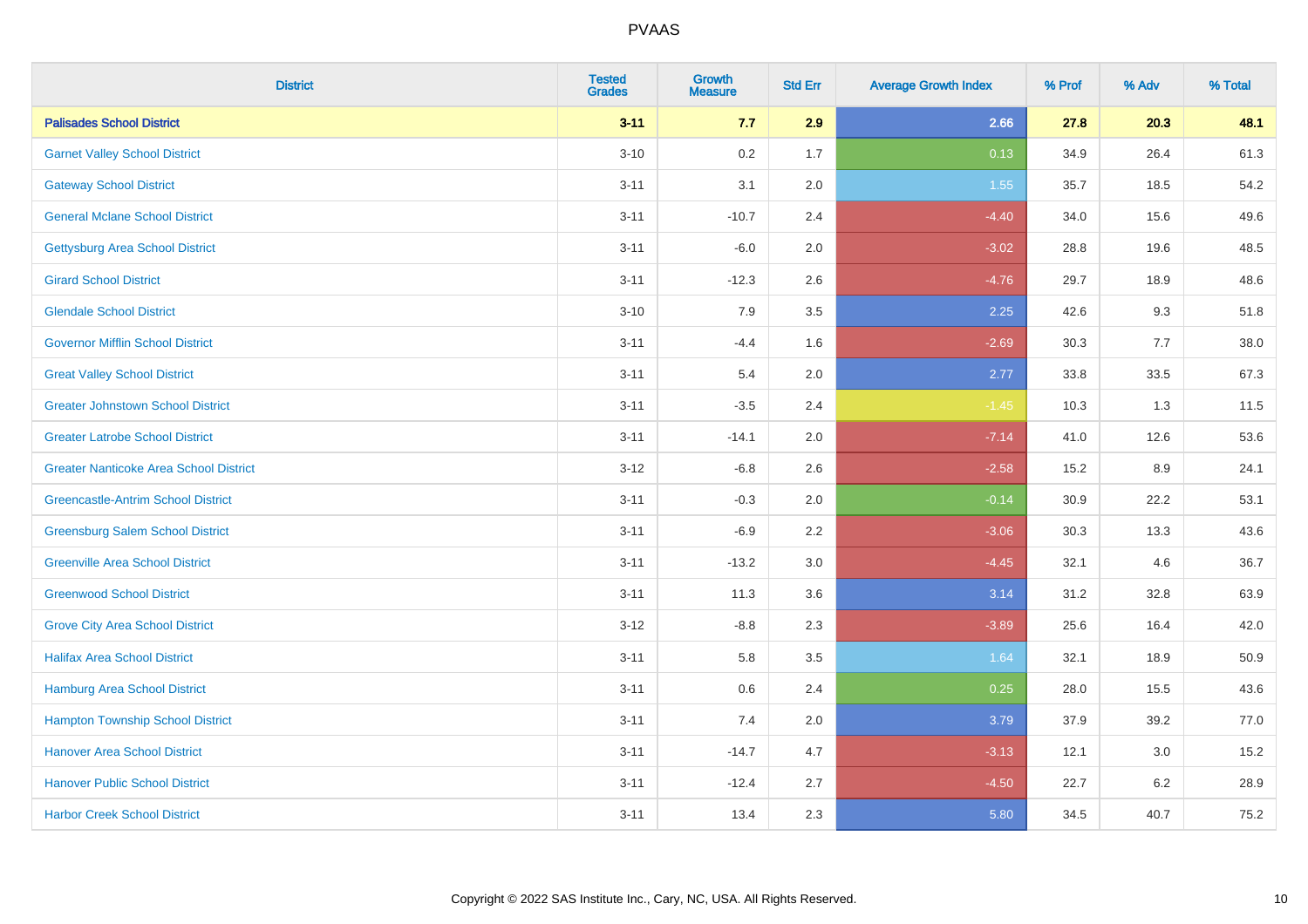| <b>District</b>                               | <b>Tested</b><br><b>Grades</b> | <b>Growth</b><br><b>Measure</b> | <b>Std Err</b> | <b>Average Growth Index</b> | % Prof | % Adv | % Total |
|-----------------------------------------------|--------------------------------|---------------------------------|----------------|-----------------------------|--------|-------|---------|
| <b>Palisades School District</b>              | $3 - 11$                       | 7.7                             | 2.9            | 2.66                        | 27.8   | 20.3  | 48.1    |
| <b>Harmony Area School District</b>           | $3 - 10$                       | $-5.7$                          | 5.0            | $-1.13$                     | 33.3   | 0.0   | 33.3    |
| <b>Harrisburg City School District</b>        | $3 - 11$                       | $-0.2$                          | 2.0            | $-0.11$                     | 6.0    | 2.0   | 8.0     |
| <b>Hatboro-Horsham School District</b>        | $3 - 11$                       | $-2.7$                          | 1.6            | $-1.65$                     | 27.9   | 17.9  | 45.8    |
| <b>Haverford Township School District</b>     | $3 - 11$                       | 1.4                             | 1.4            | 1.05                        | 36.7   | 26.3  | 63.0    |
| <b>Hazleton Area School District</b>          | $3 - 11$                       | $6.0\,$                         | 1.6            | 3.85                        | 20.5   | 9.0   | 29.5    |
| <b>Hempfield Area School District</b>         | $3 - 12$                       | $-10.2$                         | 1.6            | $-6.37$                     | 28.1   | 19.2  | 47.3    |
| <b>Hempfield School District</b>              | $3 - 11$                       | 13.4                            | 1.3            | 10.53                       | 29.9   | 36.8  | 66.7    |
| <b>Hermitage School District</b>              | $3 - 12$                       | 14.0                            | 2.5            | 5.59                        | 34.0   | 27.0  | 61.0    |
| <b>Highlands School District</b>              | $3 - 11$                       | $-1.3$                          | 2.3            | $-0.55$                     | 32.6   | 10.5  | 43.0    |
| <b>Hollidaysburg Area School District</b>     | $3 - 11$                       | $-2.7$                          | 1.6            | $-1.64$                     | 32.6   | 15.2  | 47.8    |
| <b>Homer-Center School District</b>           | $3 - 11$                       | 8.8                             | 3.5            | 2.53                        | 38.0   | 17.7  | 55.8    |
| Hope For Hyndman Charter School               | $3 - 11$                       | 5.1                             | 5.8            | 0.88                        | 14.3   | 7.1   | 21.4    |
| <b>Hopewell Area School District</b>          | $3 - 11$                       | 0.8                             | 2.6            | 0.31                        | 34.5   | 12.4  | 46.9    |
| Huntingdon Area School District               | $3 - 11$                       | 5.8                             | 2.6            | 2.28                        | 27.8   | 17.4  | 45.2    |
| Imhotep Institute Charter High School         | $9 - 11$                       | $-17.6$                         | 5.8            | $-3.03$                     | 15.4   | 0.0   | 15.4    |
| <b>Indiana Area School District</b>           | $3 - 11$                       | 12.0                            | 2.0            | 5.98                        | 30.0   | 30.4  | 60.3    |
| <b>Innovative Arts Academy Charter School</b> | $6 - 11$                       | $-7.2$                          | 2.5            | $-2.83$                     | 2.0    | 0.0   | 2.0     |
| Insight PA Cyber Charter School               | $3 - 11$                       | $-9.4$                          | 5.8            | $-1.62$                     | 25.6   | 4.6   | 30.2    |
| <b>Interboro School District</b>              | $3 - 12$                       | $-8.4$                          | 2.0            | $-4.27$                     | 27.6   | 6.4   | 34.1    |
| <b>Iroquois School District</b>               | $3 - 11$                       | 13.6                            | 2.8            | 4.83                        | 33.3   | 16.0  | 49.4    |
| <b>Jamestown Area School District</b>         | $3 - 11$                       | $-9.5$                          | 4.1            | $-2.33$                     | 41.5   | 4.9   | 46.3    |
| Jeannette City School District                | $3 - 11$                       | $-0.7$                          | 3.4            | $-0.20$                     | 26.8   | 4.1   | 30.9    |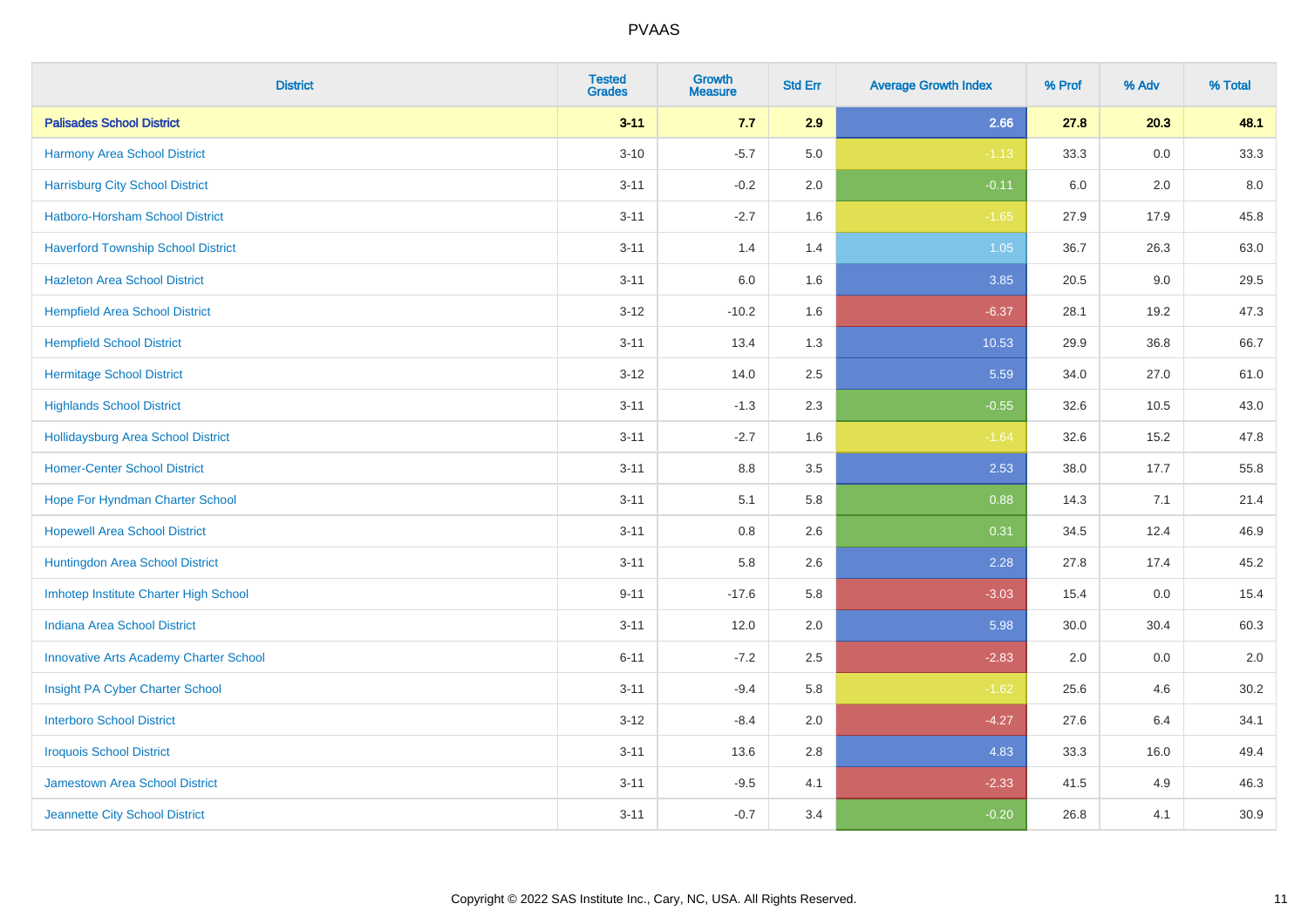| <b>District</b>                                 | <b>Tested</b><br><b>Grades</b> | <b>Growth</b><br><b>Measure</b> | <b>Std Err</b> | <b>Average Growth Index</b> | % Prof | % Adv | % Total |
|-------------------------------------------------|--------------------------------|---------------------------------|----------------|-----------------------------|--------|-------|---------|
| <b>Palisades School District</b>                | $3 - 11$                       | 7.7                             | 2.9            | 2.66                        | 27.8   | 20.3  | 48.1    |
| Jefferson County-Dubois AVTS                    | $9 - 11$                       | $-11.7$                         | 3.1            | $-3.72$                     | 17.6   | 2.8   | 20.4    |
| Jefferson-Morgan School District                | $3 - 10$                       | $-12.0$                         | 3.9            | $-3.09$                     | 28.6   | 6.1   | 34.7    |
| <b>Jenkintown School District</b>               | $3 - 11$                       | $-7.9$                          | 4.1            | $-1.92$                     | 34.1   | 27.3  | 61.4    |
| <b>Jersey Shore Area School District</b>        | $3 - 11$                       | 0.7                             | 2.5            | 0.27                        | 39.3   | 13.6  | 52.9    |
| Jim Thorpe Area School District                 | $3 - 11$                       | $-10.9$                         | 2.4            | $-4.48$                     | 19.5   | 6.0   | 25.5    |
| Johnsonburg Area School District                | $3 - 11$                       | 5.0                             | 3.9            | 1.27                        | 35.5   | 11.8  | 47.4    |
| <b>Juniata County School District</b>           | $3 - 12$                       | 7.7                             | 2.0            | 3.81                        | 22.9   | 18.9  | 41.8    |
| <b>Juniata Valley School District</b>           | $3 - 11$                       | 1.6                             | 3.2            | 0.51                        | 23.1   | 9.4   | 32.5    |
| <b>Kane Area School District</b>                | $3 - 10$                       | 8.8                             | 2.9            | 3.07                        | 31.4   | 19.8  | 51.2    |
| Karns City Area School District                 | $3 - 11$                       | $-7.2$                          | 2.6            | $-2.71$                     | 26.4   | 20.8  | 47.2    |
| <b>Kennett Consolidated School District</b>     | $3 - 11$                       | $-10.4$                         | 1.7            | $-6.27$                     | 28.7   | 14.0  | 42.7    |
| <b>Keystone Central School District</b>         | $3 - 11$                       | 3.6                             | 1.8            | 2.04                        | 27.1   | 14.6  | 41.8    |
| <b>Keystone Education Center Charter School</b> | $3 - 12$                       | $-6.5$                          | 5.1            | $-1.28$                     | 0.0    | 0.0   | 0.0     |
| <b>Keystone Oaks School District</b>            | $3 - 11$                       | $-7.2$                          | 2.3            | $-3.14$                     | 30.0   | 11.1  | 41.0    |
| <b>Keystone School District</b>                 | $3 - 11$                       | 7.8                             | 5.7            | 1.37                        | 35.0   | 45.0  | 80.0    |
| <b>KIPP Dubois Charter School</b>               | $9 - 10$                       | $-3.0$                          | 3.1            | $-0.95$                     | 10.0   | 0.0   | 10.0    |
| <b>Kiski Area School District</b>               | $3 - 11$                       | $-4.0$                          | 2.0            | $-1.99$                     | 23.1   | 18.2  | 41.3    |
| <b>Kutztown Area School District</b>            | $3 - 12$                       | 9.3                             | 2.8            | 3.34                        | 38.5   | 14.6  | 53.2    |
| La Academia Partnership Charter School          | $6 - 11$                       | $-15.5$                         | 5.7            | $-2.70$                     | 2.3    | 0.0   | 2.3     |
| Lackawanna Trail School District                | $3 - 10$                       | $-11.0$                         | 3.3            | $-3.35$                     | 13.1   | 18.0  | 31.2    |
| <b>Lakeland School District</b>                 | $3 - 11$                       | 13.3                            | 2.8            | 4.80                        | 22.2   | 21.2  | 43.4    |
| Lake-Lehman School District                     | $3 - 11$                       | 14.9                            | 2.8            | 5.34                        | 25.8   | 22.5  | 48.3    |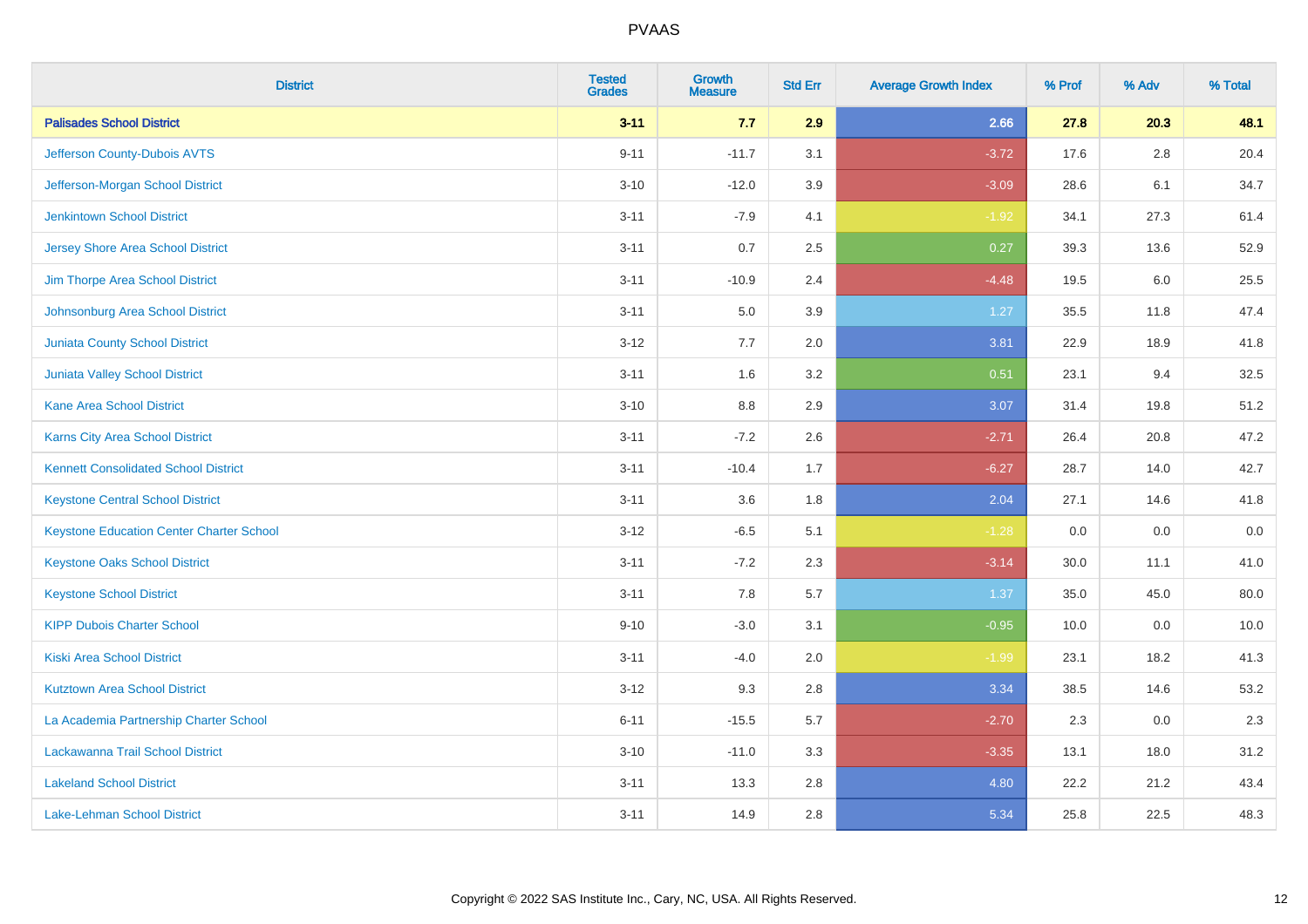| <b>District</b>                                    | <b>Tested</b><br><b>Grades</b> | <b>Growth</b><br><b>Measure</b> | <b>Std Err</b> | <b>Average Growth Index</b> | % Prof | % Adv   | % Total |
|----------------------------------------------------|--------------------------------|---------------------------------|----------------|-----------------------------|--------|---------|---------|
| <b>Palisades School District</b>                   | $3 - 11$                       | 7.7                             | 2.9            | 2.66                        | 27.8   | 20.3    | 48.1    |
| <b>Lakeview School District</b>                    | $3 - 11$                       | $-1.9$                          | 3.5            | $-0.53$                     | 41.5   | 12.3    | 53.8    |
| Lampeter-Strasburg School District                 | $3 - 12$                       | 11.0                            | 1.9            | 5.69                        | 35.4   | 32.3    | 67.7    |
| <b>Lancaster School District</b>                   | $3 - 12$                       | $-10.0$                         | 1.4            | $-7.22$                     | 9.0    | 3.9     | 12.8    |
| <b>Laurel Highlands School District</b>            | $3 - 11$                       | $-3.8$                          | 2.3            | $-1.63$                     | 20.9   | 14.6    | 35.4    |
| <b>Laurel School District</b>                      | $3 - 11$                       | 13.0                            | 3.1            | 4.19                        | 30.3   | 15.7    | 46.1    |
| <b>Lawrence County CTC</b>                         | $10 - 11$                      | $-9.8$                          | 3.7            | $-2.68$                     | 7.3    | $0.0\,$ | 7.3     |
| <b>Lebanon School District</b>                     | $3 - 11$                       | $-1.2$                          | 1.9            | $-0.63$                     | 15.2   | 6.4     | 21.6    |
| Leechburg Area School District                     | $3 - 11$                       | 7.0                             | 3.9            | 1.79                        | 37.7   | 4.9     | 42.6    |
| Lehigh Career & Technical Institute                | $10 - 12$                      | $-0.7$                          | 6.3            | $-0.11$                     | 36.4   | 4.6     | 40.9    |
| Lehigh Valley Academy Regional Charter School      | $3 - 11$                       | $-5.9$                          | 3.0            | $-1.98$                     | 20.0   | 7.7     | 27.7    |
| Lehigh Valley Charter High School For The Arts     | $9 - 10$                       | $-11.8$                         | 2.5            | $-4.76$                     | 28.9   | 5.7     | 34.6    |
| <b>Lehighton Area School District</b>              | $3 - 11$                       | 11.4                            | 2.4            | 4.84                        | 30.5   | 24.9    | 55.3    |
| <b>Lewisburg Area School District</b>              | $3 - 11$                       | 1.7                             | 2.4            | 0.72                        | 35.9   | 35.9    | 71.8    |
| <b>Ligonier Valley School District</b>             | $3 - 11$                       | $-10.8$                         | 3.1            | $-3.43$                     | 34.1   | 5.8     | 39.9    |
| Lincoln Leadership Academy Charter School          | $3 - 12$                       | $-7.4$                          | 3.7            | $-1.99$                     | 6.4    | 2.1     | 8.5     |
| <b>Lincoln Park Performing Arts Charter School</b> | $7 - 11$                       | $-14.9$                         | 2.7            | $-5.45$                     | 39.3   | 8.9     | 48.2    |
| <b>Line Mountain School District</b>               | $3 - 11$                       | 11.7                            | 3.9            | 3.01                        | 40.4   | 42.3    | 82.7    |
| <b>Littlestown Area School District</b>            | $3 - 11$                       | 28.7                            | 2.4            | 11.83                       | 38.4   | 29.3    | 67.7    |
| <b>Lower Dauphin School District</b>               | $3 - 11$                       | 5.3                             | 1.8            | 3.03                        | 30.6   | 26.8    | 57.5    |
| <b>Lower Merion School District</b>                | $3 - 11$                       | 18.9                            | 1.2            | 15.42                       | 29.4   | 48.6    | 78.0    |
| <b>Lower Moreland Township School District</b>     | $3 - 11$                       | 8.7                             | 2.0            | 4.35                        | 38.2   | 33.2    | 71.4    |
| <b>Loyalsock Township School District</b>          | $3 - 12$                       | 26.7                            | 2.7            | 9.92                        | 36.8   | 35.1    | 71.9    |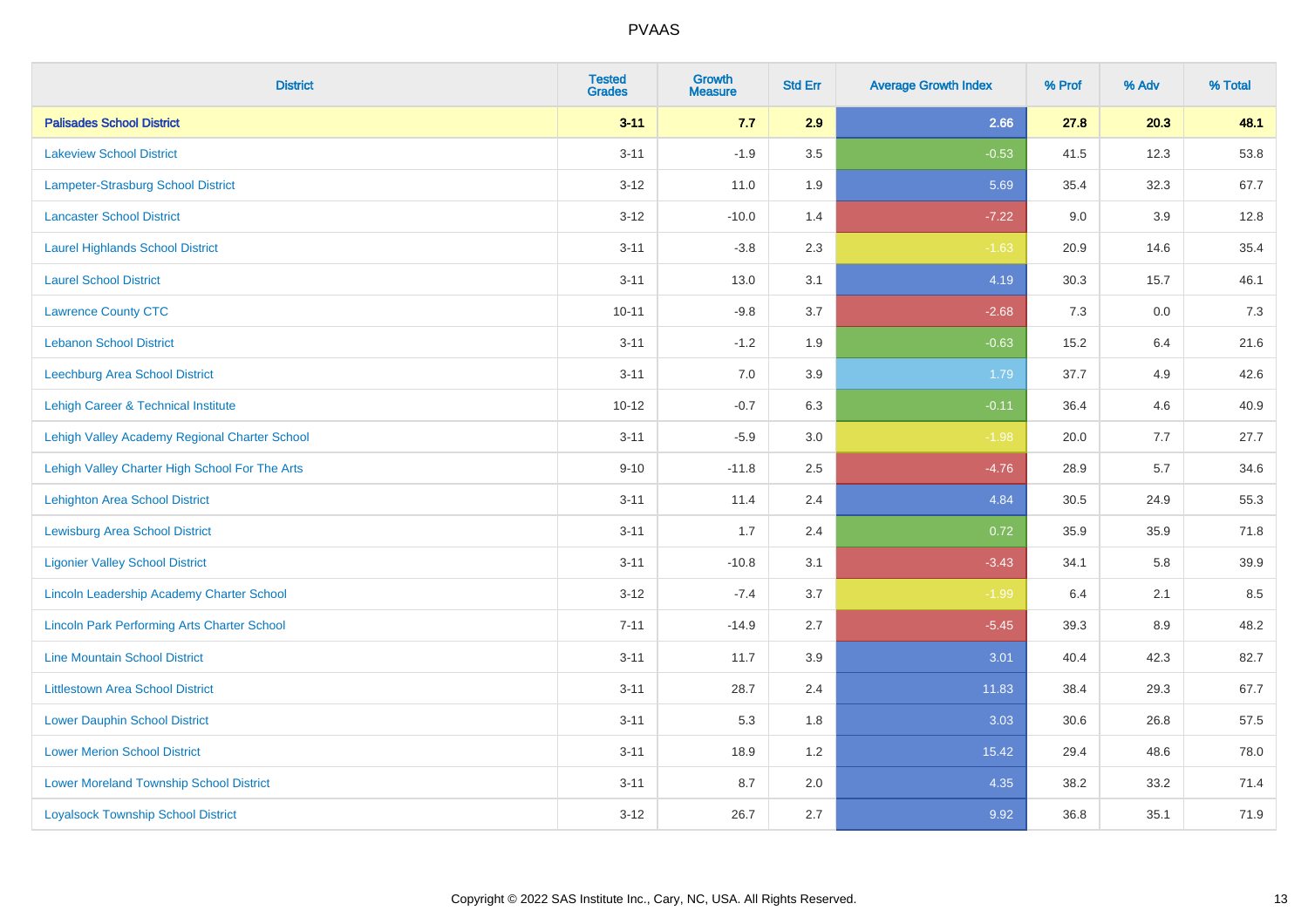| <b>District</b>                                | <b>Tested</b><br><b>Grades</b> | <b>Growth</b><br><b>Measure</b> | <b>Std Err</b> | <b>Average Growth Index</b> | % Prof | % Adv | % Total |
|------------------------------------------------|--------------------------------|---------------------------------|----------------|-----------------------------|--------|-------|---------|
| <b>Palisades School District</b>               | $3 - 11$                       | 7.7                             | 2.9            | 2.66                        | 27.8   | 20.3  | 48.1    |
| <b>Mahanoy Area School District</b>            | $3 - 10$                       | $-3.4$                          | 3.1            | $-1.07$                     | 21.4   | 8.6   | 30.0    |
| <b>Manheim Central School District</b>         | $3 - 11$                       | 12.8                            | 2.0            | 6.52                        | 27.8   | 35.4  | 63.2    |
| <b>Manheim Township School District</b>        | $3 - 12$                       | 10.9                            | 1.5            | 7.51                        | 30.9   | 31.0  | 61.9    |
| <b>Marion Center Area School District</b>      | $3 - 10$                       | 0.8                             | 2.9            | 0.27                        | 23.3   | 11.1  | 34.4    |
| Maritime Academy Charter School                | $3 - 10$                       | 13.2                            | 3.1            | 4.29                        | 24.0   | 1.3   | 25.3    |
| <b>Marple Newtown School District</b>          | $3 - 11$                       | 20.6                            | 2.3            | 8.95                        | 31.1   | 42.7  | 73.8    |
| <b>Mars Area School District</b>               | $3 - 10$                       | 6.6                             | 1.9            | 3.45                        | 36.7   | 32.4  | 69.1    |
| <b>MaST Community Charter School</b>           | $3 - 10$                       | $-0.9$                          | 2.5            | $-0.34$                     | 25.0   | 21.6  | 46.6    |
| <b>MaST Community Charter School II</b>        | $3 - 10$                       | 1.4                             | 3.0            | 0.45                        | 16.1   | 4.6   | 20.7    |
| Mastery Charter High School-Lenfest Campus     | $7 - 11$                       | $-1.8$                          | 5.8            | $-0.30$                     | 26.3   | 0.0   | 26.3    |
| <b>Mastery Charter School - Gratz Campus</b>   | $7 - 10$                       | $-9.5$                          | 4.6            | $-2.09$                     | 0.0    | 3.4   | 3.4     |
| <b>Mastery Charter School - Hardy Williams</b> | $3 - 11$                       | 6.6                             | 3.0            | 2.21                        | 24.7   | 1.2   | 25.9    |
| <b>Mastery Charter School - Pickett Campus</b> | $6 - 10$                       | 2.7                             | 4.2            | 0.65                        | 20.6   | 0.0   | 20.6    |
| Mastery Charter School - Shoemaker Campus      | $7 - 10$                       | $-2.3$                          | 2.8            | $-0.81$                     | 10.1   | 3.7   | 13.8    |
| <b>Mastery Charter School - Thomas Campus</b>  | $3 - 10$                       | 7.9                             | 5.7            | 1.39                        | 12.5   | 0.0   | 12.5    |
| <b>Mcguffey School District</b>                | $3 - 11$                       | $-12.1$                         | 3.0            | $-4.06$                     | 12.8   | 5.9   | 18.6    |
| <b>Mckeesport Area School District</b>         | $3 - 12$                       | 4.6                             | 2.2            | 2.14                        | 21.1   | 4.4   | 25.5    |
| Mechanicsburg Area School District             | $3 - 11$                       | $-5.7$                          | 1.6            | $-3.48$                     | 35.1   | 16.0  | 51.2    |
| <b>Mercer Area School District</b>             | $3 - 11$                       | 2.2                             | 3.1            | 0.70                        | 24.4   | 11.8  | 36.2    |
| <b>Methacton School District</b>               | $3 - 11$                       | 11.0                            | 1.6            | 6.94                        | 36.0   | 33.6  | 69.6    |
| Meyersdale Area School District                | $3 - 11$                       | $-16.1$                         | 3.3            | $-4.94$                     | 20.3   | 5.8   | 26.1    |
| <b>Mid Valley School District</b>              | $3 - 10$                       | $-11.1$                         | 2.7            | $-4.07$                     | 28.3   | 8.1   | 36.4    |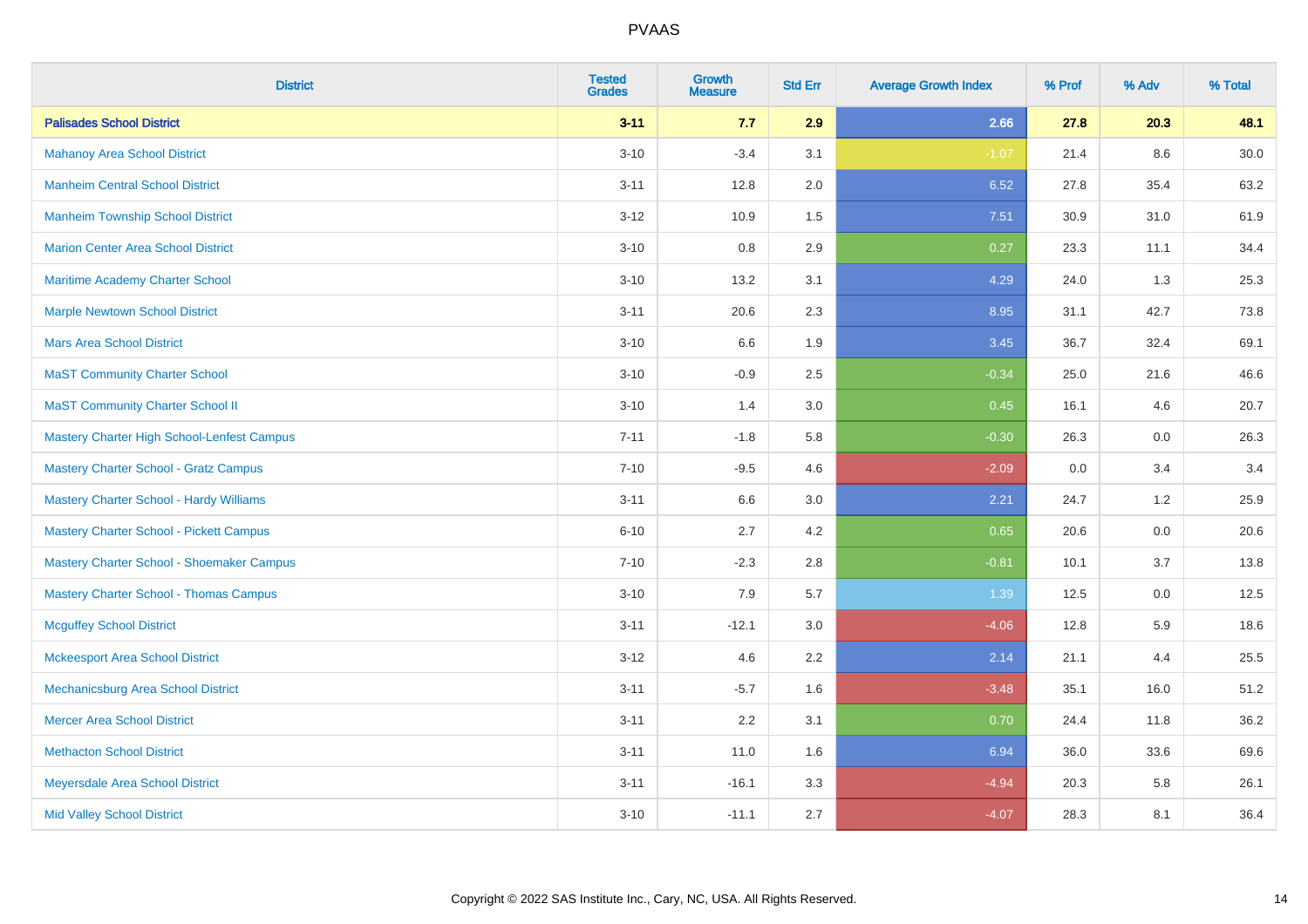| <b>District</b>                            | <b>Tested</b><br><b>Grades</b> | <b>Growth</b><br><b>Measure</b> | <b>Std Err</b> | <b>Average Growth Index</b> | % Prof | % Adv | % Total |
|--------------------------------------------|--------------------------------|---------------------------------|----------------|-----------------------------|--------|-------|---------|
| <b>Palisades School District</b>           | $3 - 11$                       | 7.7                             | 2.9            | 2.66                        | 27.8   | 20.3  | 48.1    |
| <b>Middletown Area School District</b>     | $3 - 11$                       | $-3.4$                          | 2.4            | $-1.44$                     | 34.3   | 15.2  | 49.4    |
| <b>Midd-West School District</b>           | $3 - 11$                       | 3.6                             | 2.6            | 1.42                        | 28.6   | 25.0  | 53.6    |
| <b>Mifflin County School District</b>      | $3 - 11$                       | 12.3                            | 1.6            | 7.69                        | 35.1   | 15.1  | 50.3    |
| Mifflinburg Area School District           | $3 - 11$                       | $-6.0$                          | 2.1            | $-2.87$                     | 32.7   | 13.3  | 46.0    |
| <b>Millcreek Township School District</b>  | $3 - 11$                       | 9.1                             | 1.4            | 6.61                        | 34.5   | 30.1  | 64.6    |
| Millersburg Area School District           | $3 - 11$                       | $-6.6$                          | 3.4            | $-1.92$                     | 24.1   | 10.3  | 34.5    |
| <b>Millville Area School District</b>      | $3 - 12$                       | $-5.6$                          | 4.4            | $-1.26$                     | 31.4   | 11.4  | 42.9    |
| <b>Milton Area School District</b>         | $3 - 11$                       | $-10.1$                         | 2.5            | $-4.04$                     | 23.0   | 11.3  | 34.2    |
| <b>Minersville Area School District</b>    | $3 - 11$                       | $-2.9$                          | 3.4            | $-0.86$                     | 27.4   | 9.7   | 37.1    |
| <b>Mohawk Area School District</b>         | $3 - 11$                       | $-10.5$                         | 2.8            | $-3.75$                     | 35.1   | 10.6  | 45.7    |
| <b>Monessen City School District</b>       | $3 - 10$                       | $-3.9$                          | 5.6            | $-0.69$                     | 21.0   | 10.5  | 31.6    |
| <b>Moniteau School District</b>            | $3 - 11$                       | $-11.8$                         | 2.9            | $-4.07$                     | 22.6   | 5.0   | 27.6    |
| <b>Montgomery Area School District</b>     | $3 - 11$                       | $-5.8$                          | 3.2            | $-1.83$                     | 25.0   | 11.5  | 36.5    |
| <b>Montour School District</b>             | $3 - 11$                       | $-6.1$                          | 2.1            | $-2.95$                     | 31.8   | 23.6  | 55.3    |
| <b>Montoursville Area School District</b>  | $3 - 12$                       | $-8.4$                          | 2.6            | $-3.17$                     | 38.8   | 18.2  | 57.0    |
| <b>Montrose Area School District</b>       | $3 - 10$                       | 12.3                            | 2.8            | 4.41                        | 37.8   | 28.9  | 66.7    |
| <b>Moon Area School District</b>           | $3 - 11$                       | 1.5                             | 1.8            | 0.86                        | 34.5   | 25.5  | 60.0    |
| Morrisville Borough School District        | $3 - 11$                       | $-13.1$                         | 3.7            | $-3.52$                     | 4.9    | 1.6   | 6.6     |
| <b>Moshannon Valley School District</b>    | $3 - 10$                       | $-5.1$                          | 4.6            | $-1.12$                     | 25.0   | 12.5  | 37.5    |
| <b>Mount Carmel Area School District</b>   | $3 - 11$                       | $-7.9$                          | 2.3            | $-3.38$                     | 18.2   | 4.4   | 22.6    |
| <b>Mount Pleasant Area School District</b> | $3 - 11$                       | $-5.4$                          | 2.3            | $-2.37$                     | 33.3   | 8.7   | 42.0    |
| <b>Mount Union Area School District</b>    | $3 - 10$                       | $-2.5$                          | 2.8            | $-0.89$                     | 19.8   | 5.8   | 25.6    |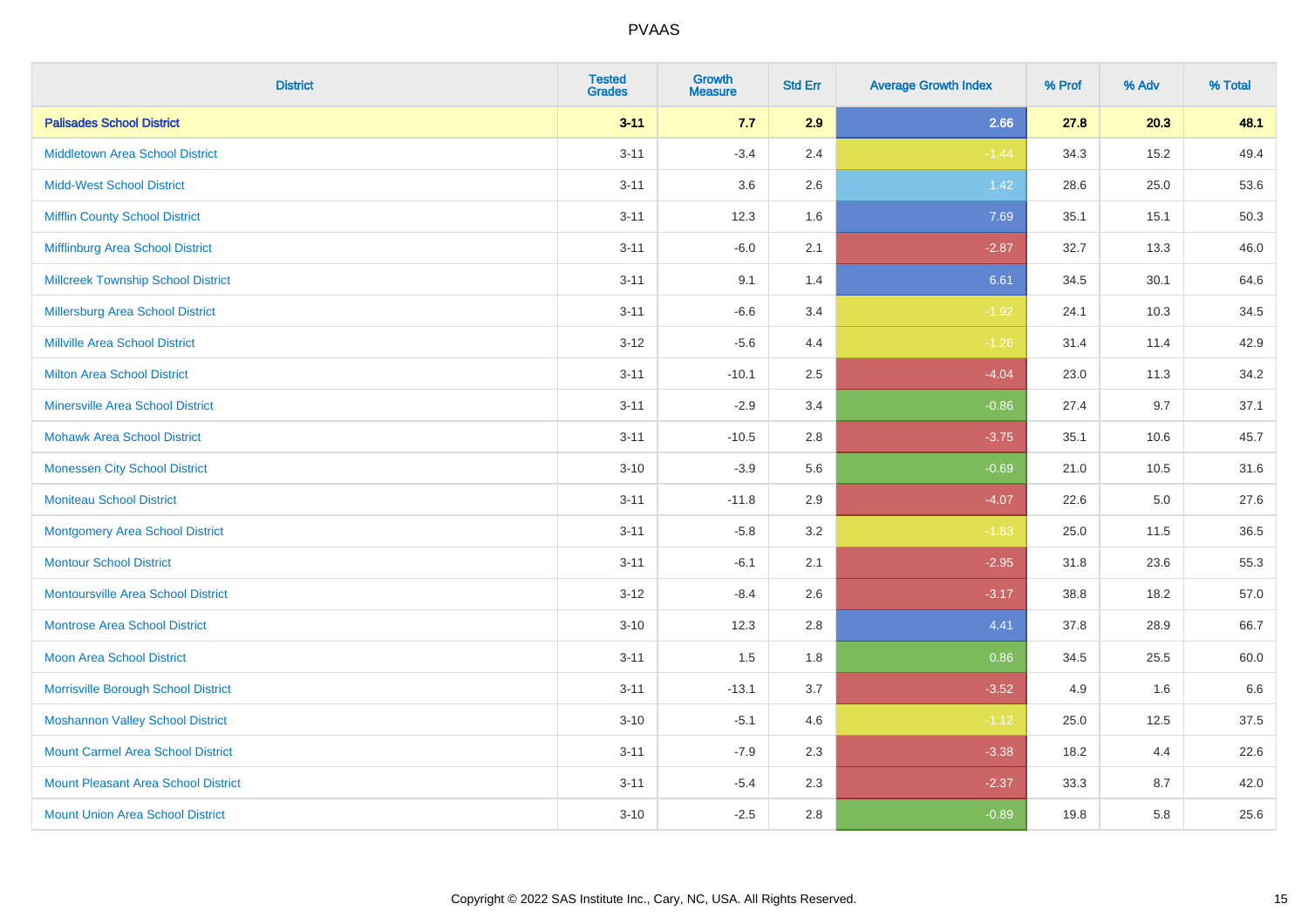| <b>District</b>                             | <b>Tested</b><br><b>Grades</b> | <b>Growth</b><br><b>Measure</b> | <b>Std Err</b> | <b>Average Growth Index</b> | % Prof | % Adv | % Total |
|---------------------------------------------|--------------------------------|---------------------------------|----------------|-----------------------------|--------|-------|---------|
| <b>Palisades School District</b>            | $3 - 11$                       | 7.7                             | 2.9            | 2.66                        | 27.8   | 20.3  | 48.1    |
| <b>Mountain View School District</b>        | $3 - 11$                       | 24.2                            | 3.4            | 7.20                        | 45.8   | 37.3  | 83.0    |
| Mt Lebanon School District                  | $3 - 11$                       | 2.4                             | 1.3            | 1.79                        | 39.3   | 37.4  | 76.8    |
| <b>Muhlenberg School District</b>           | $3 - 10$                       | $-17.8$                         | 1.9            | $-9.34$                     | 12.4   | 4.6   | 17.0    |
| <b>Multicultural Academy Charter School</b> | $9 - 11$                       | 6.0                             | 3.4            | 1.77                        | 12.3   | 0.0   | 12.3    |
| <b>Muncy School District</b>                | $3 - 11$                       | 6.9                             | 3.3            | 2.12                        | 37.6   | 18.8  | 56.4    |
| Nazareth Area School District               | $3 - 11$                       | $-2.5$                          | 1.7            | $-1.53$                     | 29.2   | 24.6  | 53.8    |
| <b>Neshaminy School District</b>            | $3 - 11$                       | $8.6\,$                         | 1.3            | 6.56                        | 31.3   | 23.9  | 55.2    |
| <b>Neshannock Township School District</b>  | $3 - 10$                       | $-12.5$                         | 2.7            | $-4.73$                     | 29.0   | 13.0  | 42.0    |
| <b>New Brighton Area School District</b>    | $3 - 11$                       | $-2.1$                          | 3.2            | $-0.65$                     | 31.5   | 11.1  | 42.6    |
| <b>New Castle Area School District</b>      | $3 - 12$                       | $-13.6$                         | 2.3            | $-5.99$                     | 17.6   | 2.0   | 19.5    |
| <b>New Foundations Charter School</b>       | $3 - 11$                       | 0.6                             | 2.2            | 0.29                        | 22.4   | 4.0   | 26.4    |
| New Hope-Solebury School District           | $3 - 11$                       | 28.8                            | 2.9            | 9.77                        | 31.6   | 50.0  | 81.6    |
| New Kensington-Arnold School District       | $3 - 11$                       | $-5.8$                          | 3.2            | $-1.80$                     | 10.8   | 1.2   | 12.0    |
| <b>Newport School District</b>              | $3 - 12$                       | $3.8\,$                         | 3.3            | 1.17                        | 38.8   | 10.4  | 49.2    |
| <b>Norristown Area School District</b>      | $3 - 12$                       | $-25.4$                         | 1.7            | $-15.35$                    | 10.6   | 1.8   | 12.4    |
| <b>North Allegheny School District</b>      | $3 - 11$                       | 18.0                            | 1.3            | 14.25                       | 30.5   | 42.9  | 73.4    |
| <b>North Clarion County School District</b> | $3 - 12$                       | 3.4                             | 4.1            | 0.83                        | 45.0   | 18.8  | 63.8    |
| <b>North East School District</b>           | $3 - 11$                       | $-5.3$                          | 2.7            | $-1.97$                     | 31.7   | 24.8  | 56.4    |
| <b>North Hills School District</b>          | $3 - 11$                       | $-15.8$                         | 1.8            | $-8.84$                     | 26.4   | 19.8  | 46.2    |
| <b>North Penn School District</b>           | $3 - 11$                       | 17.6                            | 1.0            | 17.53                       | 30.8   | 35.7  | 66.4    |
| <b>North Pocono School District</b>         | $3 - 11$                       | 13.1                            | 3.7            | 3.54                        | 31.4   | 33.3  | 64.7    |
| North Schuylkill School District            | $3 - 11$                       | $-4.7$                          | 2.2            | $-2.16$                     | 20.2   | 11.7  | 31.9    |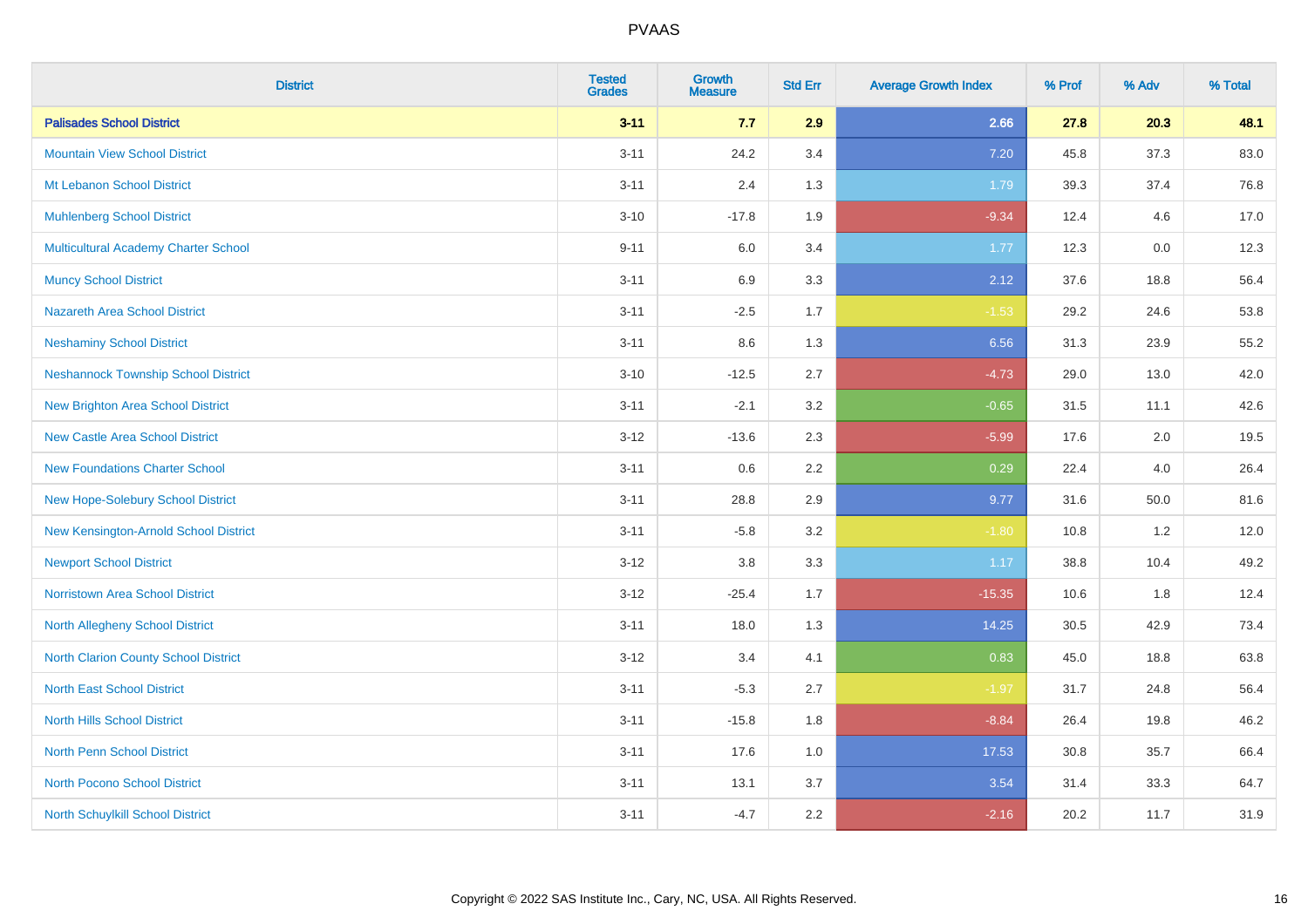| <b>District</b>                           | <b>Tested</b><br><b>Grades</b> | <b>Growth</b><br><b>Measure</b> | <b>Std Err</b> | <b>Average Growth Index</b> | % Prof | % Adv | % Total |
|-------------------------------------------|--------------------------------|---------------------------------|----------------|-----------------------------|--------|-------|---------|
| <b>Palisades School District</b>          | $3 - 11$                       | 7.7                             | 2.9            | 2.66                        | 27.8   | 20.3  | 48.1    |
| <b>North Star School District</b>         | $3 - 11$                       | 1.1                             | 3.3            | 0.34                        | 26.2   | 20.0  | 46.2    |
| Northampton Area School District          | $3 - 11$                       | 3.2                             | 1.5            | 2.05                        | 29.8   | 17.9  | 47.7    |
| <b>Northeast Bradford School District</b> | $3 - 10$                       | $-5.0$                          | 3.7            | $-1.35$                     | 30.6   | 4.8   | 35.5    |
| Northeastern York School District         | $3 - 11$                       | 3.8                             | 1.8            | 2.11                        | 32.7   | 21.0  | 53.7    |
| Northern Bedford County School District   | $3 - 11$                       | $-2.3$                          | 3.3            | $-0.69$                     | 26.2   | 16.9  | 43.1    |
| Northern Cambria School District          | $3 - 11$                       | $-0.3$                          | 3.4            | $-0.09$                     | 26.5   | 1.2   | 27.7    |
| <b>Northern Lebanon School District</b>   | $3 - 11$                       | $-0.7$                          | 2.3            | $-0.29$                     | 18.8   | 6.8   | 25.6    |
| Northern Lehigh School District           | $3 - 12$                       | 6.1                             | 2.5            | 2.42                        | 21.4   | 18.0  | 39.3    |
| <b>Northern Potter School District</b>    | $3 - 12$                       | 6.8                             | 4.6            | 1.48                        | 30.6   | 11.1  | 41.7    |
| Northern Tioga School District            | $3-12$                         | $6.8\,$                         | 2.6            | 2.64                        | 25.0   | 16.9  | 41.9    |
| Northern York County School District      | $3 - 11$                       | 8.4                             | 1.8            | 4.63                        | 24.3   | 23.1  | 47.4    |
| <b>Northgate School District</b>          | $3 - 11$                       | $-3.0$                          | 3.4            | $-0.85$                     | 35.6   | 6.8   | 42.4    |
| Northwest Area School District            | $3 - 10$                       | $-3.2$                          | 3.3            | $-0.97$                     | 30.4   | 13.0  | 43.5    |
| Northwestern Lehigh School District       | $3 - 11$                       | $-2.4$                          | 2.1            | $-1.14$                     | 41.7   | 17.9  | 59.5    |
| <b>Northwestern School District</b>       | $3 - 11$                       | $-14.6$                         | 3.2            | $-4.51$                     | 32.5   | 13.7  | 46.2    |
| <b>Norwin School District</b>             | $3 - 11$                       | $-1.1$                          | 1.6            | $-0.70$                     | 37.7   | 27.6  | 65.2    |
| <b>Octorara Area School District</b>      | $3 - 11$                       | $-7.5$                          | 3.2            | $-2.35$                     | 26.1   | 17.0  | 43.2    |
| Oil City Area School District             | $3 - 11$                       | 8.6                             | 2.4            | 3.56                        | 29.1   | 13.1  | 42.2    |
| <b>Old Forge School District</b>          | $3 - 12$                       | $-11.3$                         | 3.1            | $-3.62$                     | 28.6   | 13.2  | 41.8    |
| <b>Oley Valley School District</b>        | $3 - 11$                       | 1.4                             | 2.4            | 0.56                        | 37.4   | 23.9  | 61.4    |
| <b>Oswayo Valley School District</b>      | $3-12$                         | 9.9                             | 5.1            | 1.93                        | 26.5   | 44.1  | 70.6    |
| <b>Otto-Eldred School District</b>        | $3 - 11$                       | $-0.5$                          | 3.5            | $-0.13$                     | 35.8   | 10.5  | 46.3    |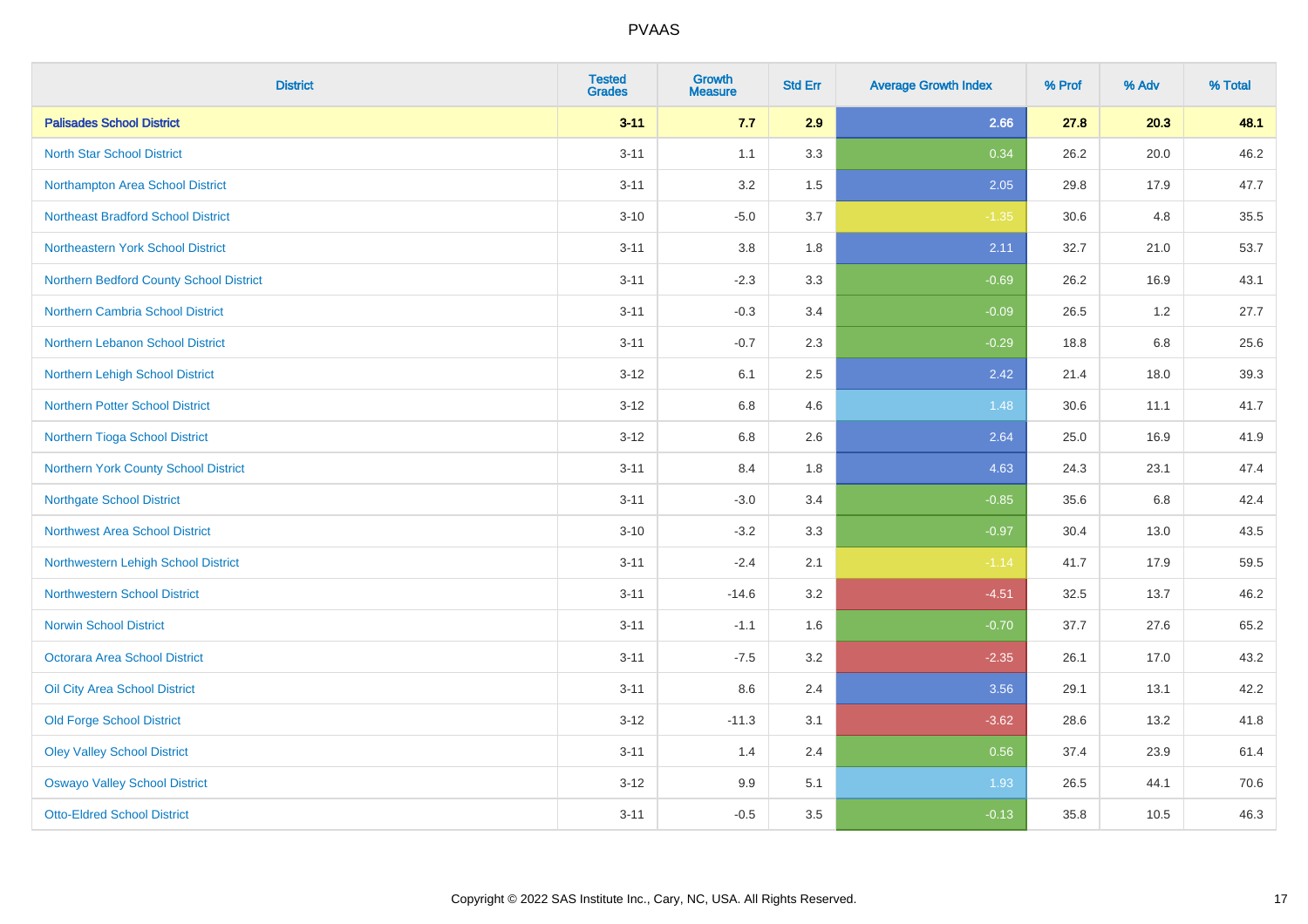| <b>District</b>                               | <b>Tested</b><br><b>Grades</b> | <b>Growth</b><br><b>Measure</b> | <b>Std Err</b> | <b>Average Growth Index</b> | % Prof | % Adv | % Total |
|-----------------------------------------------|--------------------------------|---------------------------------|----------------|-----------------------------|--------|-------|---------|
| <b>Palisades School District</b>              | $3 - 11$                       | 7.7                             | 2.9            | 2.66                        | 27.8   | 20.3  | 48.1    |
| <b>Owen J Roberts School District</b>         | $3 - 11$                       | $-3.5$                          | 1.5            | $-2.27$                     | 36.8   | 24.4  | 61.2    |
| <b>Oxford Area School District</b>            | $3 - 11$                       | $-3.1$                          | 1.8            | $-1.77$                     | 27.5   | 14.5  | 42.0    |
| <b>Palisades School District</b>              | $3 - 11$                       | 7.7                             | 2.9            | 2.66                        | 27.8   | 20.3  | 48.1    |
| <b>Palmerton Area School District</b>         | $3 - 11$                       | $-0.9$                          | 2.7            | $-0.34$                     | 34.3   | 14.3  | 48.6    |
| Palmyra Area School District                  | $3 - 11$                       | 16.2                            | 1.8            | 9.02                        | 38.8   | 34.0  | 72.8    |
| <b>Panther Valley School District</b>         | $3 - 12$                       | $-13.3$                         | 3.2            | $-4.10$                     | 31.5   | 4.1   | 35.6    |
| <b>Parkland School District</b>               | $3 - 11$                       | $-3.7$                          | 1.2            | $-3.17$                     | 31.4   | 30.6  | 62.0    |
| Pen Argyl Area School District                | $3 - 12$                       | 12.8                            | 2.5            | 5.10                        | 28.5   | 23.8  | 52.3    |
| <b>Penn Cambria School District</b>           | $3 - 11$                       | $-4.5$                          | 2.4            | $-1.86$                     | 27.3   | 15.8  | 43.2    |
| <b>Penn Hills School District</b>             | $3 - 11$                       | 0.0                             | 2.4            | 0.02                        | 18.4   | 7.1   | 25.6    |
| <b>Penn Manor School District</b>             | $3 - 11$                       | 7.1                             | 1.5            | 4.82                        | 26.7   | 20.5  | 47.2    |
| <b>Penncrest School District</b>              | $3 - 11$                       | 6.0                             | 1.9            | 3.24                        | 31.1   | 16.9  | 48.0    |
| <b>Penn-Delco School District</b>             | $3 - 11$                       | 1.3                             | 1.8            | 0.75                        | 26.5   | 12.6  | 39.1    |
| <b>Pennridge School District</b>              | $3 - 10$                       | 7.4                             | 1.5            | 5.10                        | 32.0   | 27.6  | 59.6    |
| <b>Penns Manor Area School District</b>       | $3 - 12$                       | $-1.9$                          | 3.5            | $-0.55$                     | 24.2   | 3.8   | 28.0    |
| <b>Penns Valley Area School District</b>      | $3 - 12$                       | 14.1                            | 2.6            | 5.33                        | 29.6   | 23.3  | 52.9    |
| <b>Pennsbury School District</b>              | $3 - 11$                       | 5.6                             | 1.3            | 4.38                        | 37.7   | 27.7  | 65.4    |
| Pennsylvania Cyber Charter School             | $3 - 11$                       | 0.6                             | 1.5            | 0.37                        | 20.8   | 8.1   | 28.9    |
| Pennsylvania Distance Learning Charter School | $3 - 12$                       | 6.8                             | 3.4            | 1.99                        | 19.8   | 6.2   | 25.9    |
| Pennsylvania Leadership Charter School        | $3 - 11$                       | 8.0                             | 1.9            | 4.22                        | 33.1   | 27.8  | 60.9    |
| Pennsylvania Virtual Charter School           | $3 - 11$                       | 4.4                             | 3.4            | 1.31                        | 29.8   | 21.2  | 51.0    |
| <b>Penn-Trafford School District</b>          | $3 - 11$                       | 2.9                             | 1.8            | 1.68                        | 46.3   | 26.2  | 72.5    |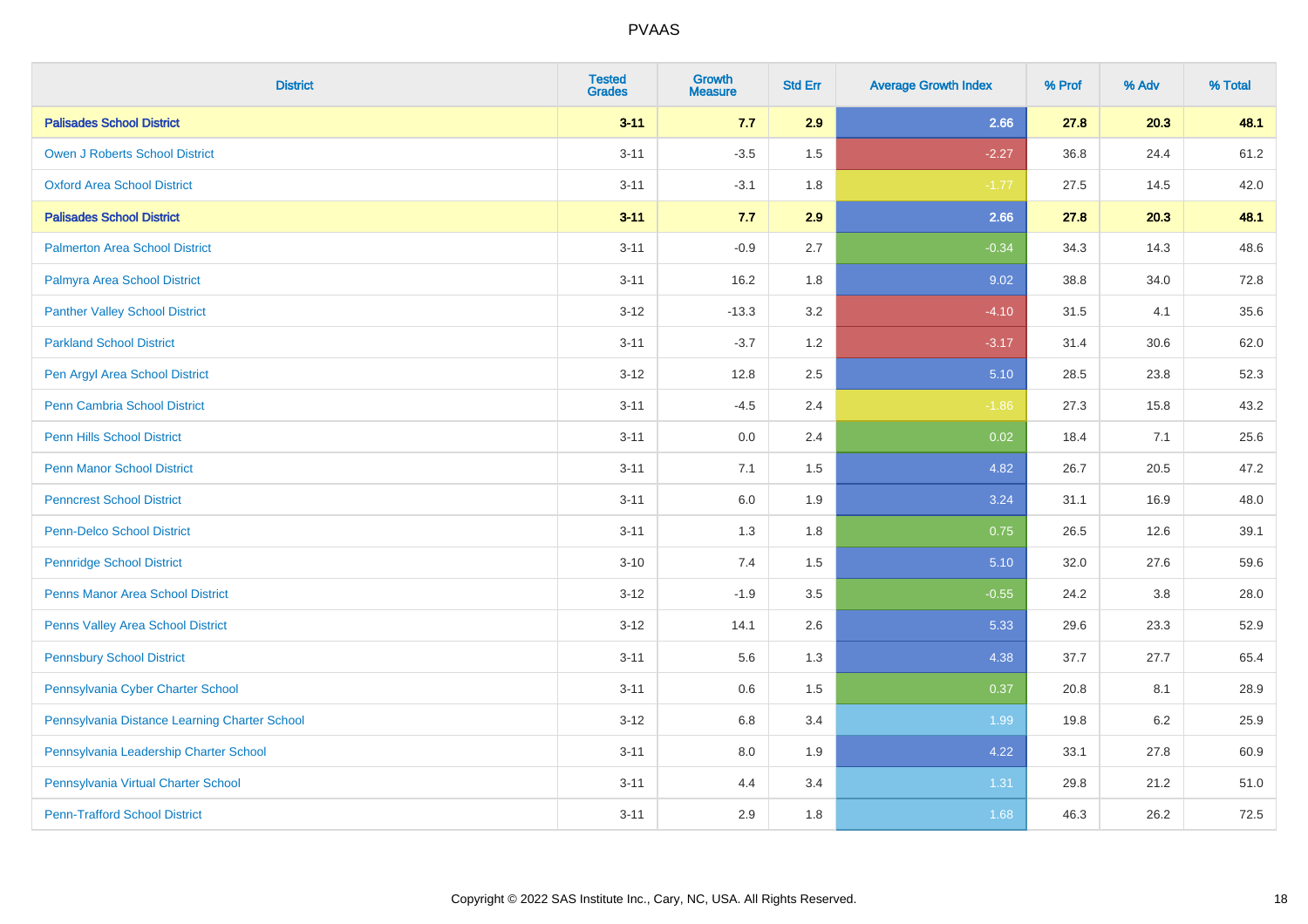| <b>District</b>                                    | <b>Tested</b><br><b>Grades</b> | <b>Growth</b><br><b>Measure</b> | <b>Std Err</b> | <b>Average Growth Index</b> | % Prof | % Adv | % Total |
|----------------------------------------------------|--------------------------------|---------------------------------|----------------|-----------------------------|--------|-------|---------|
| <b>Palisades School District</b>                   | $3 - 11$                       | 7.7                             | 2.9            | 2.66                        | 27.8   | 20.3  | 48.1    |
| People For People Charter School                   | $3 - 12$                       | 6.4                             | 5.6            | 1.15                        | 2.4    | 0.0   | 2.4     |
| <b>Pequea Valley School District</b>               | $3 - 11$                       | 18.0                            | 3.1            | 5.74                        | 29.2   | 37.5  | 66.7    |
| <b>Perkiomen Valley School District</b>            | $3 - 11$                       | 2.7                             | 1.5            | 1.83                        | 35.0   | 25.3  | 60.3    |
| Perseus House Charter School Of Excellence         | $6 - 11$                       | $-6.4$                          | 2.6            | $-2.50$                     | 0.9    | 0.0   | 0.9     |
| <b>Peters Township School District</b>             | $3 - 11$                       | 14.1                            | 1.7            | 8.16                        | 35.2   | 41.6  | 76.8    |
| Philadelphia Academy Charter School                | $3 - 11$                       | $-14.7$                         | 2.7            | $-5.42$                     | 21.6   | 3.9   | 25.5    |
| Philadelphia City School District                  | $3 - 12$                       | $-7.8$                          | 0.6            | $-13.43$                    | 16.4   | 6.5   | 22.9    |
| Philadelphia Electrical & Tech Charter High School | $10 - 10$                      | 1.2                             | 2.6            | 0.45                        | 0.9    | 0.0   | 0.9     |
| Philipsburg-Osceola Area School District           | $3 - 11$                       | 4.1                             | 3.0            | 1.37                        | 22.5   | 16.2  | 38.8    |
| Phoenixville Area School District                  | $3 - 11$                       | 7.3                             | 1.8            | 3.96                        | 32.3   | 27.6  | 59.8    |
| <b>Pine Grove Area School District</b>             | $3 - 11$                       | $-1.1$                          | 3.0            | $-0.36$                     | 29.5   | 14.3  | 43.8    |
| <b>Pine-Richland School District</b>               | $3 - 11$                       | 9.3                             | 1.7            | 5.56                        | 42.3   | 35.8  | 78.1    |
| <b>Pittsburgh School District</b>                  | $3 - 11$                       | $-13.0$                         | 1.1            | $-12.25$                    | 16.1   | 6.5   | 22.6    |
| <b>Pittston Area School District</b>               | $3 - 11$                       | $-8.2$                          | 2.2            | $-3.75$                     | 26.7   | 14.8  | 41.5    |
| <b>Pleasant Valley School District</b>             | $3 - 11$                       | $-3.3$                          | 1.8            | $-1.80$                     | 28.5   | 10.4  | 39.0    |
| <b>Plum Borough School District</b>                | $3 - 11$                       | $-9.4$                          | 2.4            | $-3.98$                     | 32.9   | 27.4  | 60.4    |
| Pocono Mountain School District                    | $3 - 12$                       | $-4.3$                          | 1.8            | $-2.43$                     | 35.5   | 17.1  | 52.6    |
| <b>Port Allegany School District</b>               | $3 - 11$                       | 6.5                             | 3.7            | 1.74                        | 26.4   | 11.3  | 37.7    |
| <b>Portage Area School District</b>                | $3 - 10$                       | $-0.5$                          | 3.3            | $-0.14$                     | 27.0   | 20.6  | 47.6    |
| <b>Pottsgrove School District</b>                  | $3 - 11$                       | $-5.5$                          | 2.0            | $-2.78$                     | 28.6   | 10.3  | 38.8    |
| <b>Pottstown School District</b>                   | $3 - 12$                       | 2.0                             | 2.2            | 0.88                        | 19.4   | 6.2   | 25.6    |
| <b>Pottsville Area School District</b>             | $3-12$                         | $-4.9$                          | 2.1            | $-2.36$                     | 21.8   | 7.9   | 29.6    |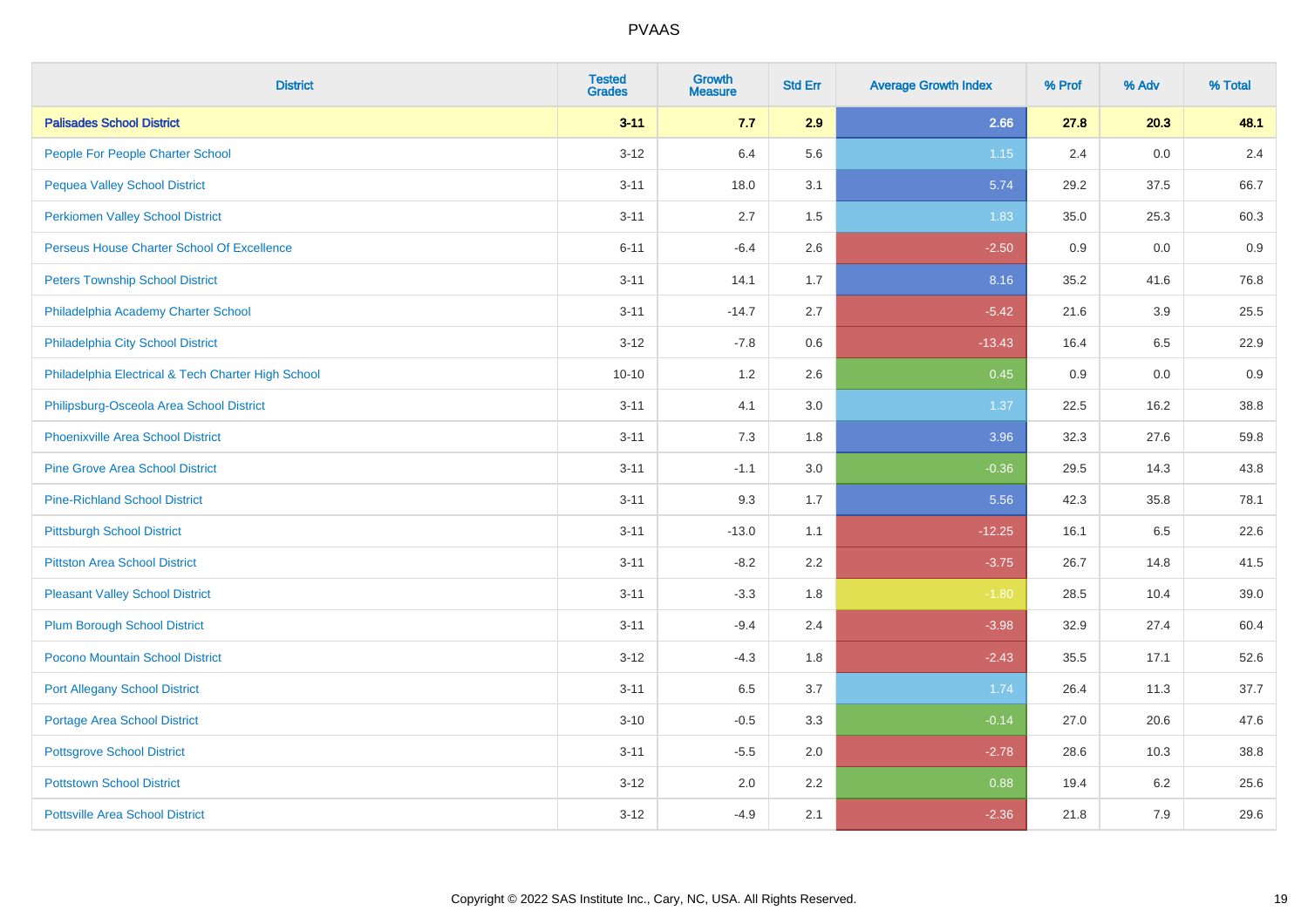| <b>District</b>                                                       | <b>Tested</b><br><b>Grades</b> | <b>Growth</b><br><b>Measure</b> | <b>Std Err</b> | <b>Average Growth Index</b> | % Prof | % Adv | % Total |
|-----------------------------------------------------------------------|--------------------------------|---------------------------------|----------------|-----------------------------|--------|-------|---------|
| <b>Palisades School District</b>                                      | $3 - 11$                       | 7.7                             | 2.9            | 2.66                        | 27.8   | 20.3  | 48.1    |
| Preparatory Charter School Of Mathematics, Science, Tech, And Careers | $9 - 10$                       | $-5.1$                          | 2.5            | $-2.03$                     | 6.3    | 1.4   | 7.7     |
| Propel Charter School - Braddock Hills                                | $3 - 11$                       | $-2.1$                          | 3.3            | $-0.63$                     | 4.8    | 3.2   | 8.1     |
| <b>Propel Charter School-Homestead</b>                                | $3 - 11$                       | $-5.0$                          | 3.9            | $-1.27$                     | $7.3$  | 0.0   | 7.3     |
| <b>Propel Charter School-Montour</b>                                  | $3 - 10$                       | $-3.4$                          | 3.6            | $-0.93$                     | 7.7    | 0.0   | 7.7     |
| <b>Punxsutawney Area School District</b>                              | $3 - 11$                       | 15.8                            | 2.7            | 5.83                        | 18.6   | 29.0  | 47.6    |
| <b>Purchase Line School District</b>                                  | $3 - 12$                       | 4.3                             | 3.3            | 1.30                        | 32.3   | 9.0   | 41.4    |
| <b>Quaker Valley School District</b>                                  | $3 - 11$                       | 12.2                            | 2.5            | 4.90                        | 39.5   | 26.4  | 65.9    |
| <b>Quakertown Community School District</b>                           | $3 - 12$                       | $-4.3$                          | 1.5            | $-2.79$                     | 33.8   | 20.1  | 53.8    |
| <b>Radnor Township School District</b>                                | $3 - 12$                       | 7.5                             | 1.9            | 4.03                        | 33.0   | 38.3  | 71.3    |
| <b>Reach Cyber Charter School</b>                                     | $3 - 11$                       | 1.4                             | 3.6            | 0.40                        | 32.9   | 15.2  | 48.1    |
| <b>Reading School District</b>                                        | $3 - 11$                       | 4.3                             | 1.2            | 3.71                        | 16.8   | 6.0   | 22.8    |
| <b>Red Lion Area School District</b>                                  | $3 - 11$                       | 4.5                             | 1.9            | 2.31                        | 32.3   | 21.5  | 53.8    |
| <b>Redbank Valley School District</b>                                 | $3 - 11$                       | $-7.5$                          | 3.1            | $-2.41$                     | 12.4   | 10.6  | 23.1    |
| Renaissance Academy Charter School                                    | $3 - 11$                       | $-5.6$                          | 3.1            | $-1.79$                     | 28.4   | 18.5  | 46.9    |
| <b>Reynolds School District</b>                                       | $3 - 10$                       | $-3.0$                          | 3.5            | $-0.87$                     | 27.3   | 9.1   | 36.4    |
| <b>Richland School District</b>                                       | $3 - 11$                       | $-6.9$                          | 2.6            | $-2.63$                     | 40.1   | 20.9  | 61.0    |
| <b>Ridgway Area School District</b>                                   | $3 - 11$                       | $-6.1$                          | 4.0            | $-1.53$                     | 42.2   | 15.6  | 57.8    |
| <b>Ridley School District</b>                                         | $3 - 12$                       | 0.3                             | 1.6            | 0.21                        | 32.0   | 10.7  | 42.6    |
| <b>Ringgold School District</b>                                       | $3 - 11$                       | 2.9                             | 2.2            | 1.32                        | 23.8   | 13.3  | 37.1    |
| <b>Riverside Beaver County School District</b>                        | $3 - 11$                       | $-5.5$                          | 2.7            | $-2.03$                     | 35.8   | 23.2  | 59.0    |
| <b>Riverside School District</b>                                      | $3 - 11$                       | $-6.2$                          | 2.7            | $-2.33$                     | 20.8   | 17.0  | 37.7    |
| <b>Riverview School District</b>                                      | $3 - 11$                       | $-13.0$                         | 4.0            | $-3.29$                     | 43.1   | 7.8   | 51.0    |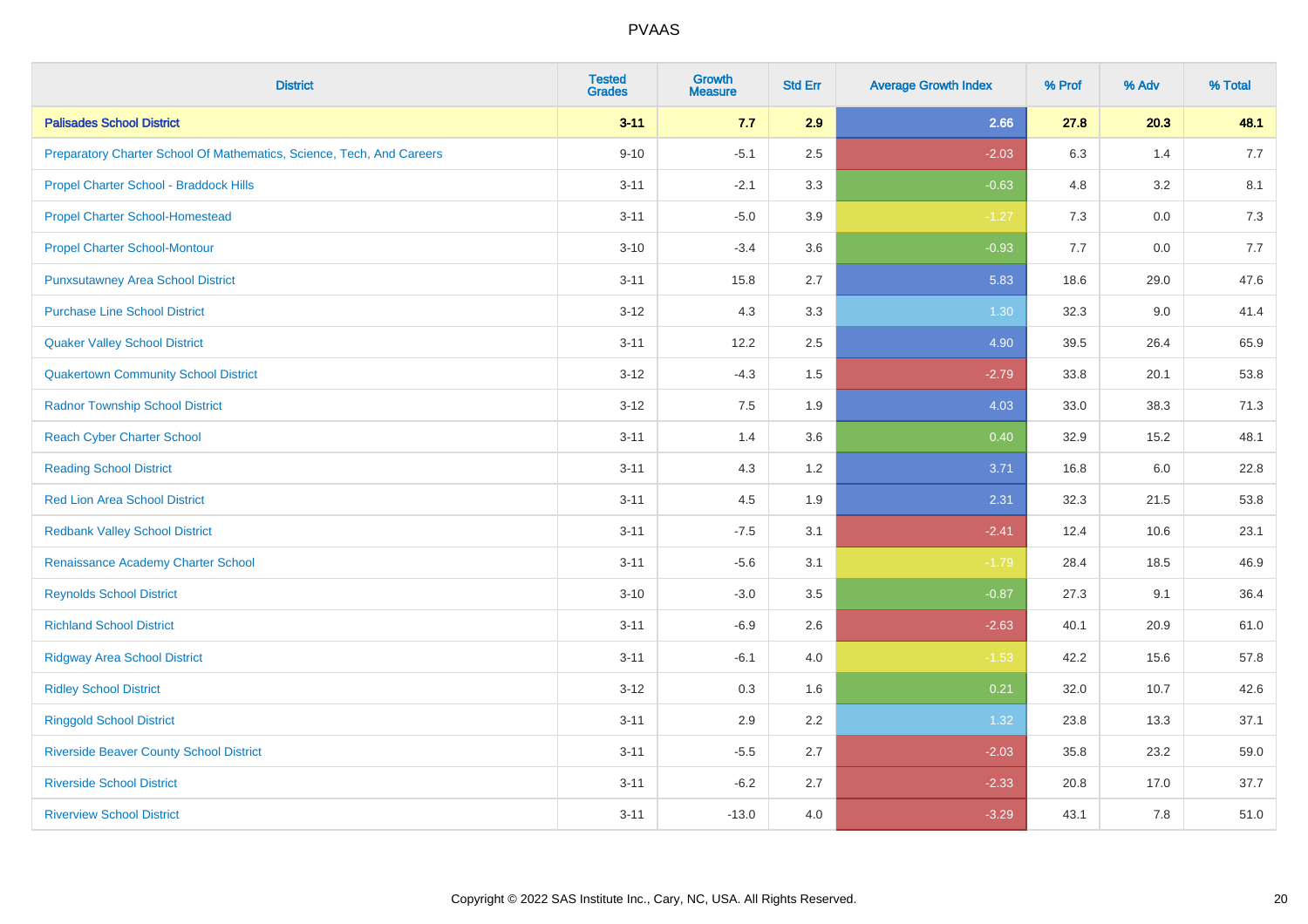| <b>District</b>                               | <b>Tested</b><br><b>Grades</b> | <b>Growth</b><br><b>Measure</b> | <b>Std Err</b> | <b>Average Growth Index</b> | % Prof | % Adv | % Total |
|-----------------------------------------------|--------------------------------|---------------------------------|----------------|-----------------------------|--------|-------|---------|
| <b>Palisades School District</b>              | $3 - 11$                       | 7.7                             | 2.9            | 2.66                        | 27.8   | 20.3  | 48.1    |
| <b>Roberto Clemente Charter School</b>        | $3 - 12$                       | $-3.3$                          | 4.1            | $-0.79$                     | 22.7   | 4.6   | 27.3    |
| <b>Rochester Area School District</b>         | $3 - 11$                       | $-5.7$                          | 3.9            | $-1.45$                     | 14.9   | 2.1   | 17.0    |
| <b>Rose Tree Media School District</b>        | $3 - 10$                       | $-2.8$                          | 2.1            | $-1.33$                     | 35.2   | 29.6  | 64.8    |
| Saint Marys Area School District              | $3 - 11$                       | 6.0                             | 2.2            | 2.69                        | 35.4   | 18.3  | 53.7    |
| <b>Salisbury Township School District</b>     | $3 - 11$                       | 5.8                             | 3.6            | 1.62                        | 24.4   | 12.6  | 37.0    |
| Salisbury-Elk Lick School District            | $3 - 11$                       | $-8.4$                          | 5.8            | $-1.45$                     | 33.3   | 5.6   | 38.9    |
| <b>Saucon Valley School District</b>          | $3 - 11$                       | 18.9                            | 2.2            | 8.48                        | 26.0   | 39.6  | 65.6    |
| <b>Sayre Area School District</b>             | $3 - 11$                       | 5.8                             | 3.2            | 1.81                        | 30.3   | 21.0  | 51.3    |
| <b>School Lane Charter School</b>             | $3 - 11$                       | 2.6                             | 3.6            | 0.72                        | 23.1   | 18.7  | 41.8    |
| Schuylkill Haven Area School District         | $3 - 11$                       | $-5.3$                          | 2.7            | $-1.96$                     | 22.2   | 11.6  | 33.8    |
| <b>Schuylkill Valley School District</b>      | $3 - 11$                       | $-1.0$                          | 2.2            | $-0.47$                     | 29.8   | 20.2  | 50.0    |
| <b>Scranton School District</b>               | $3 - 12$                       | $-10.1$                         | 2.5            | $-4.04$                     | 20.0   | 7.7   | 27.7    |
| Selinsgrove Area School District              | $3 - 12$                       | $-5.7$                          | 2.1            | $-2.74$                     | 25.4   | 13.9  | 39.2    |
| <b>Seneca Valley School District</b>          | $3 - 11$                       | $0.8\,$                         | 1.4            | 0.54                        | 40.6   | 25.2  | 65.8    |
| <b>Shade-Central City School District</b>     | $3 - 11$                       | $-14.6$                         | 4.0            | $-3.68$                     | 9.6    | 0.0   | 9.6     |
| <b>Shaler Area School District</b>            | $3 - 11$                       | $-2.1$                          | 1.8            | $-1.18$                     | 32.0   | 13.0  | 45.0    |
| <b>Shamokin Area School District</b>          | $3 - 11$                       | $-2.6$                          | 2.5            | $-1.06$                     | 19.6   | 9.8   | 29.3    |
| <b>Shanksville-Stonycreek School District</b> | $3 - 10$                       | $-8.6$                          | 5.5            | $-1.55$                     | 17.6   | 23.5  | 41.2    |
| <b>Sharon City School District</b>            | $3 - 11$                       | $-6.5$                          | 2.3            | $-2.79$                     | 13.1   | 5.0   | 18.1    |
| <b>Sharpsville Area School District</b>       | $3 - 11$                       | 3.8                             | 3.7            | 1.04                        | 41.1   | 23.2  | 64.3    |
| <b>Shenandoah Valley School District</b>      | $3 - 11$                       | $-4.5$                          | 3.5            | $-1.29$                     | 14.3   | 0.0   | 14.3    |
| <b>Shenango Area School District</b>          | $3 - 11$                       | 1.7                             | 3.2            | 0.52                        | 41.4   | 13.8  | 55.3    |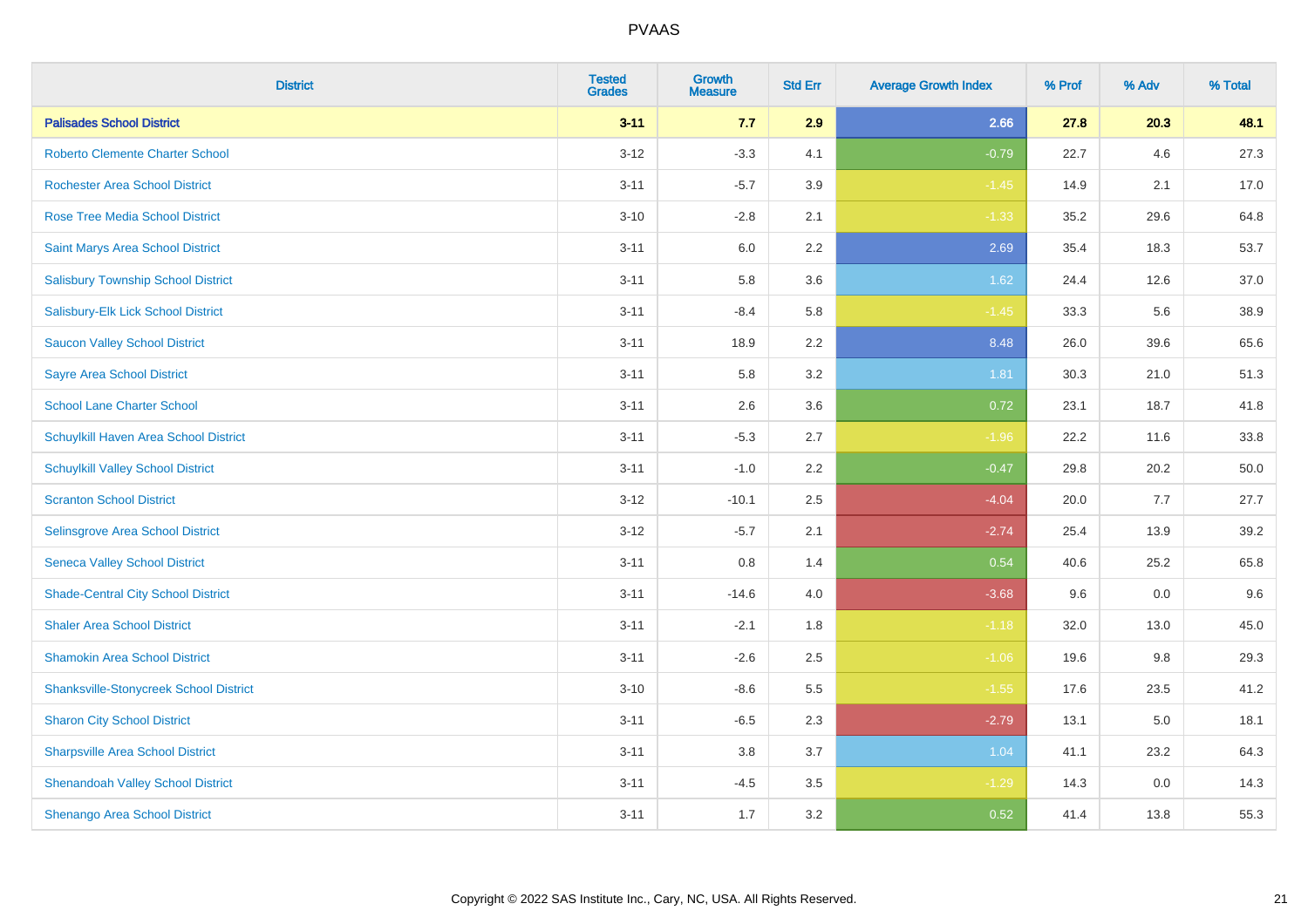| <b>District</b>                            | <b>Tested</b><br><b>Grades</b> | <b>Growth</b><br><b>Measure</b> | <b>Std Err</b> | <b>Average Growth Index</b> | % Prof | % Adv | % Total |
|--------------------------------------------|--------------------------------|---------------------------------|----------------|-----------------------------|--------|-------|---------|
| <b>Palisades School District</b>           | $3 - 11$                       | 7.7                             | 2.9            | 2.66                        | 27.8   | 20.3  | 48.1    |
| <b>Shikellamy School District</b>          | $3 - 10$                       | $-8.3$                          | 2.4            | $-3.42$                     | 20.8   | 18.5  | 39.2    |
| Shippensburg Area School District          | $3 - 11$                       | 0.5                             | 1.8            | 0.26                        | 23.5   | 22.8  | 46.3    |
| <b>Slippery Rock Area School District</b>  | $3 - 11$                       | $-3.8$                          | 2.5            | $-1.56$                     | 30.8   | 21.9  | 52.7    |
| <b>Smethport Area School District</b>      | $3-12$                         | 5.8                             | 3.8            | 1.52                        | 24.6   | 20.0  | 44.6    |
| <b>Solanco School District</b>             | $3 - 11$                       | 2.2                             | 1.8            | 1.18                        | 27.2   | 15.0  | 42.3    |
| <b>Somerset Area School District</b>       | $3 - 11$                       | $-7.6$                          | 2.4            | $-3.17$                     | 21.0   | 14.5  | 35.5    |
| <b>Souderton Area School District</b>      | $3 - 11$                       | 18.5                            | 1.4            | 12.86                       | 39.2   | 31.2  | 70.4    |
| South Allegheny School District            | $3 - 11$                       | $-0.9$                          | 3.1            | $-0.30$                     | 23.8   | 2.5   | 26.2    |
| South Butler County School District        | $3 - 10$                       | 6.3                             | 2.2            | 2.80                        | 37.8   | 19.2  | 57.0    |
| <b>South Eastern School District</b>       | $3 - 11$                       | $-1.0$                          | 1.8            | $-0.55$                     | 36.4   | 17.1  | 53.5    |
| South Fayette Township School District     | $3 - 11$                       | 6.0                             | 1.8            | 3.33                        | 32.2   | 38.3  | 70.5    |
| South Middleton School District            | $3 - 11$                       | 4.4                             | 2.2            | 1.95                        | 31.1   | 16.4  | 47.5    |
| <b>South Park School District</b>          | $3 - 11$                       | $-8.8$                          | 2.5            | $-3.46$                     | 28.1   | 17.0  | 45.2    |
| South Side Area School District            | $3 - 11$                       | $-0.6$                          | 3.1            | $-0.19$                     | 24.0   | 28.0  | 52.0    |
| South Western School District              | $3 - 12$                       | 2.5                             | 1.7            | 1.48                        | 36.2   | 19.7  | 55.9    |
| South Williamsport Area School District    | $3 - 10$                       | 0.9                             | 3.1            | 0.31                        | 38.4   | 11.6  | 50.0    |
| <b>Southeast Delco School District</b>     | $3 - 10$                       | 3.9                             | 3.5            | 1.12                        | 18.6   | 3.4   | 22.0    |
| <b>Southeastern Greene School District</b> | $3 - 10$                       | $-2.3$                          | 4.4            | $-0.53$                     | 29.0   | 9.7   | 38.7    |
| Southern Columbia Area School District     | $3 - 11$                       | $-8.5$                          | 3.0            | $-2.83$                     | 30.5   | 12.8  | 43.3    |
| <b>Southern Fulton School District</b>     | $3 - 11$                       | $-5.1$                          | 4.0            | $-1.29$                     | 21.7   | 13.0  | 34.8    |
| Southern Huntingdon County School District | $3 - 11$                       | $-5.9$                          | 3.4            | $-1.76$                     | 32.8   | 4.9   | 37.7    |
| <b>Southern Lehigh School District</b>     | $3 - 11$                       | $-4.1$                          | 2.1            | $-1.94$                     | 39.3   | 28.0  | 67.2    |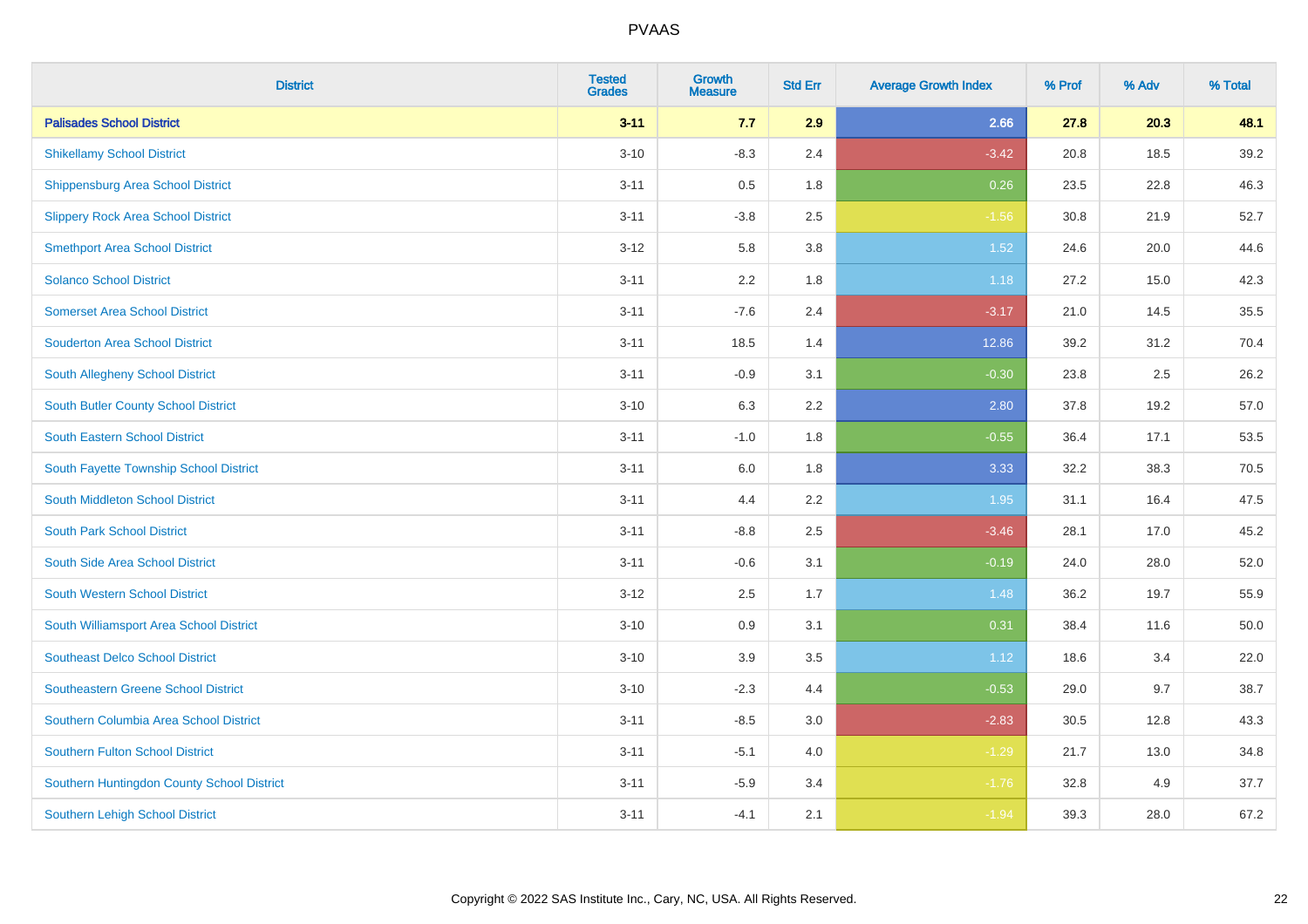| <b>District</b>                              | <b>Tested</b><br><b>Grades</b> | <b>Growth</b><br><b>Measure</b> | <b>Std Err</b> | <b>Average Growth Index</b> | % Prof | % Adv | % Total |
|----------------------------------------------|--------------------------------|---------------------------------|----------------|-----------------------------|--------|-------|---------|
| <b>Palisades School District</b>             | $3 - 11$                       | 7.7                             | 2.9            | 2.66                        | 27.8   | 20.3  | 48.1    |
| Southern Tioga School District               | $3 - 11$                       | $-0.1$                          | 2.8            | $-0.03$                     | 26.3   | 10.3  | 36.6    |
| <b>Southern York County School District</b>  | $3 - 11$                       | 15.5                            | 1.8            | 8.48                        | 37.6   | 29.2  | 66.8    |
| <b>Southmoreland School District</b>         | $3 - 11$                       | $-12.5$                         | 3.1            | $-4.04$                     | 33.3   | 15.5  | 48.8    |
| <b>Spring Cove School District</b>           | $3 - 11$                       | 9.1                             | 2.4            | 3.77                        | 31.8   | 25.4  | 57.1    |
| <b>Spring Grove Area School District</b>     | $3 - 11$                       | 3.9                             | 2.0            | 1.90                        | 30.0   | 23.0  | 53.0    |
| <b>Springfield School District</b>           | $3 - 11$                       | 1.2                             | 1.7            | 0.69                        | 31.8   | 25.2  | 56.9    |
| <b>Springfield Township School District</b>  | $3 - 11$                       | $-3.9$                          | 3.1            | $-1.27$                     | 37.2   | 30.8  | 68.1    |
| <b>Spring-Ford Area School District</b>      | $3 - 11$                       | 16.6                            | 1.2            | 14.02                       | 30.4   | 45.3  | 75.7    |
| <b>State College Area School District</b>    | $3 - 11$                       | 24.5                            | 1.3            | 18.59                       | 31.9   | 46.9  | 78.8    |
| <b>Steel Valley School District</b>          | $3 - 11$                       | 11.1                            | 3.3            | 3.33                        | 34.8   | 10.1  | 44.9    |
| <b>Steelton-Highspire School District</b>    | $3 - 11$                       | $-5.3$                          | 3.2            | $-1.65$                     | 13.9   | 0.0   | 13.9    |
| <b>Sto-Rox School District</b>               | $3 - 10$                       | $-7.0$                          | 3.5            | $-1.99$                     | 3.2    | 0.0   | 3.2     |
| <b>Stroudsburg Area School District</b>      | $3 - 11$                       | $7.5\,$                         | 1.6            | 4.70                        | 30.4   | 18.3  | 48.7    |
| <b>Sugar Valley Rural Charter School</b>     | $3 - 11$                       | $-3.6$                          | 3.7            | $-0.98$                     | 10.3   | 0.0   | 10.3    |
| <b>Sullivan County School District</b>       | $3 - 10$                       | 2.5                             | 4.3            | 0.58                        | 43.6   | 7.7   | 51.3    |
| <b>Susq-Cyber Charter School</b>             | $9 - 11$                       | $-3.2$                          | 5.8            | $-0.54$                     | 23.8   | 4.8   | 28.6    |
| <b>Susquehanna Community School District</b> | $3 - 11$                       | $-4.5$                          | 3.8            | $-1.19$                     | 31.9   | 8.8   | 40.7    |
| Susquehanna Township School District         | $3 - 12$                       | 3.9                             | 2.7            | $1.45$                      | 19.0   | 13.1  | 32.0    |
| <b>Susquenita School District</b>            | $3 - 11$                       | $-5.9$                          | 2.6            | $-2.28$                     | 30.6   | 13.9  | 44.4    |
| <b>Tacony Academy Charter School</b>         | $3 - 11$                       | $-12.9$                         | 3.3            | $-3.90$                     | 8.6    | 1.4   | 10.0    |
| <b>Tamaqua Area School District</b>          | $3 - 12$                       | 6.5                             | 2.4            | 2.72                        | 34.3   | 17.5  | 51.8    |
| <b>Tech Freire Charter School</b>            | $9 - 11$                       | 0.7                             | 2.5            | 0.27                        | 3.6    | 0.0   | 3.6     |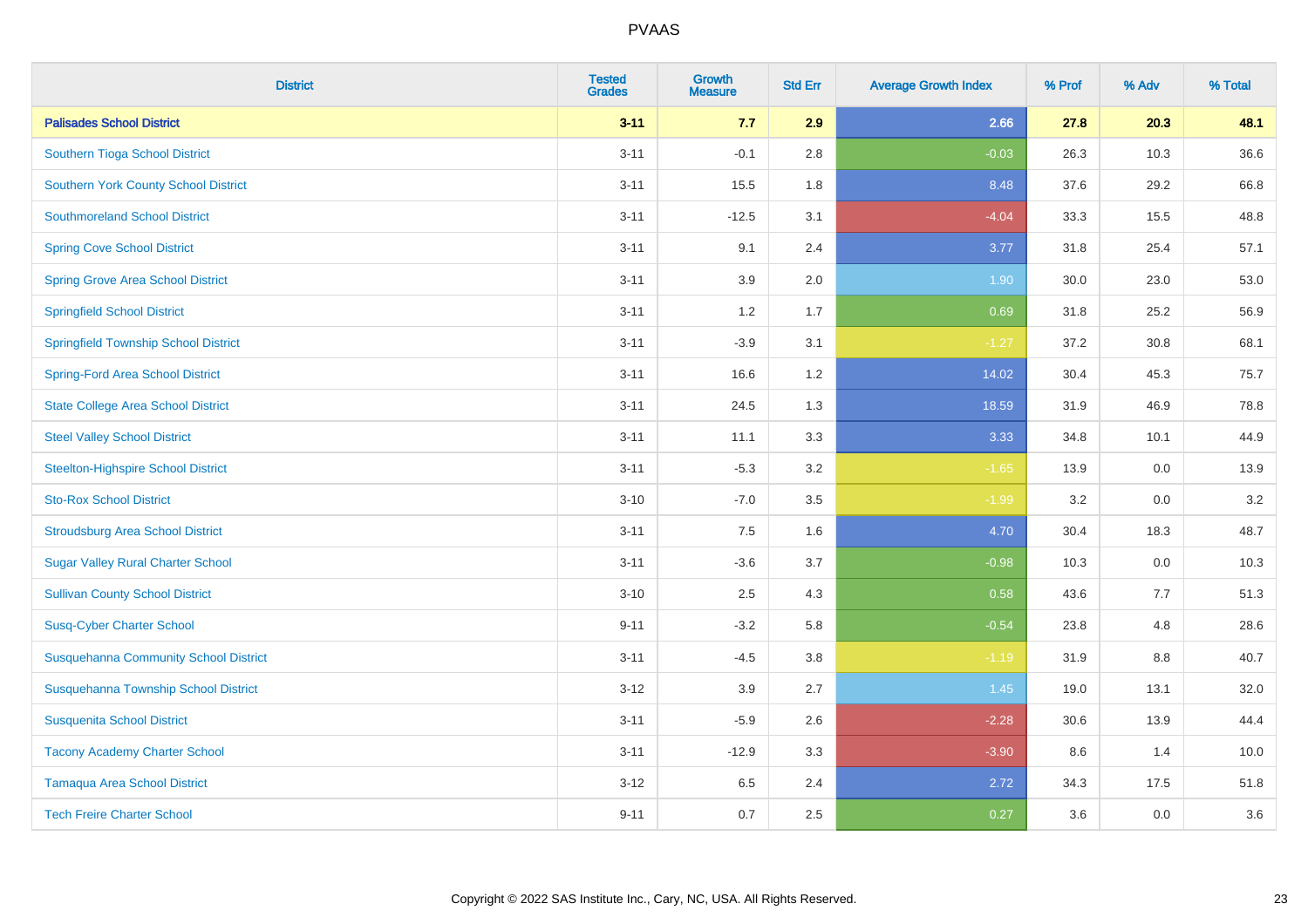| <b>District</b>                               | <b>Tested</b><br><b>Grades</b> | <b>Growth</b><br><b>Measure</b> | <b>Std Err</b> | <b>Average Growth Index</b> | % Prof | % Adv   | % Total |
|-----------------------------------------------|--------------------------------|---------------------------------|----------------|-----------------------------|--------|---------|---------|
| <b>Palisades School District</b>              | $3 - 11$                       | 7.7                             | 2.9            | 2.66                        | 27.8   | 20.3    | 48.1    |
| <b>Tidioute Community Charter School</b>      | $3 - 11$                       | 0.8                             | 4.4            | 0.19                        | 18.1   | 6.9     | 25.0    |
| <b>Titusville Area School District</b>        | $3 - 11$                       | $-5.0$                          | 2.5            | $-1.98$                     | 26.5   | 6.8     | 33.3    |
| <b>Towanda Area School District</b>           | $3 - 11$                       | $-4.0$                          | 2.6            | $-1.52$                     | 24.8   | $9.9\,$ | 34.8    |
| <b>Tredyffrin-Easttown School District</b>    | $3 - 10$                       | 8.7                             | 2.4            | 3.57                        | 35.2   | 35.8    | 71.0    |
| <b>Trinity Area School District</b>           | $3 - 11$                       | $-8.7$                          | 1.8            | $-4.87$                     | 20.9   | 9.8     | 30.8    |
| <b>Tri-Valley School District</b>             | $3 - 10$                       | $-2.7$                          | 3.9            | $-0.69$                     | 31.0   | 9.5     | 40.5    |
| <b>Troy Area School District</b>              | $3 - 10$                       | $-4.7$                          | 3.2            | $-1.46$                     | 22.8   | 16.5    | 39.2    |
| <b>Tulpehocken Area School District</b>       | $3 - 12$                       | 1.0                             | 4.9            | 0.20                        | 11.5   | 23.1    | 34.6    |
| <b>Tunkhannock Area School District</b>       | $3 - 11$                       | 1.4                             | 2.0            | 0.71                        | 29.8   | 18.1    | 47.9    |
| <b>Turkeyfoot Valley Area School District</b> | $3 - 12$                       | $-15.4$                         | 5.8            | $-2.66$                     | 3.8    | 3.8     | 7.6     |
| <b>Tuscarora School District</b>              | $3 - 11$                       | 13.4                            | 2.2            | 6.20                        | 37.1   | 26.3    | 63.4    |
| <b>Tussey Mountain School District</b>        | $3 - 12$                       | $-13.0$                         | 3.3            | $-3.93$                     | 11.1   | $3.2\,$ | 14.3    |
| <b>Twin Valley School District</b>            | $3 - 12$                       | $-3.2$                          | 1.9            | $-1.68$                     | 38.8   | 19.8    | 58.6    |
| <b>Tyrone Area School District</b>            | $3 - 12$                       | 29.2                            | 2.3            | 12.86                       | 36.6   | 29.1    | 65.7    |
| <b>Union Area School District</b>             | $3 - 11$                       | $-6.5$                          | 3.8            | $-1.70$                     | 30.6   | 12.2    | 42.9    |
| <b>Union City Area School District</b>        | $3 - 12$                       | $-8.7$                          | 3.3            | $-2.59$                     | 29.7   | 10.9    | 40.6    |
| <b>Union School District</b>                  | $3 - 12$                       | 2.5                             | 3.7            | 0.69                        | 17.9   | 10.4    | 28.4    |
| <b>Uniontown Area School District</b>         | $3 - 11$                       | $-2.8$                          | 3.1            | $-0.91$                     | 31.7   | 7.3     | 39.0    |
| <b>Unionville-Chadds Ford School District</b> | $3 - 11$                       | 15.8                            | 1.7            | 9.12                        | 31.2   | 48.0    | 79.2    |
| <b>United School District</b>                 | $3 - 11$                       | 6.3                             | 3.3            | 1.89                        | 38.8   | 16.3    | 55.0    |
| <b>Universal Audenried Charter School</b>     | $9 - 11$                       | $-3.8$                          | 2.5            | $-1.53$                     | 3.0    | 0.5     | 3.5     |
| <b>Upper Adams School District</b>            | $3 - 11$                       | 0.9                             | 2.5            | 0.37                        | 33.0   | 17.0    | 50.0    |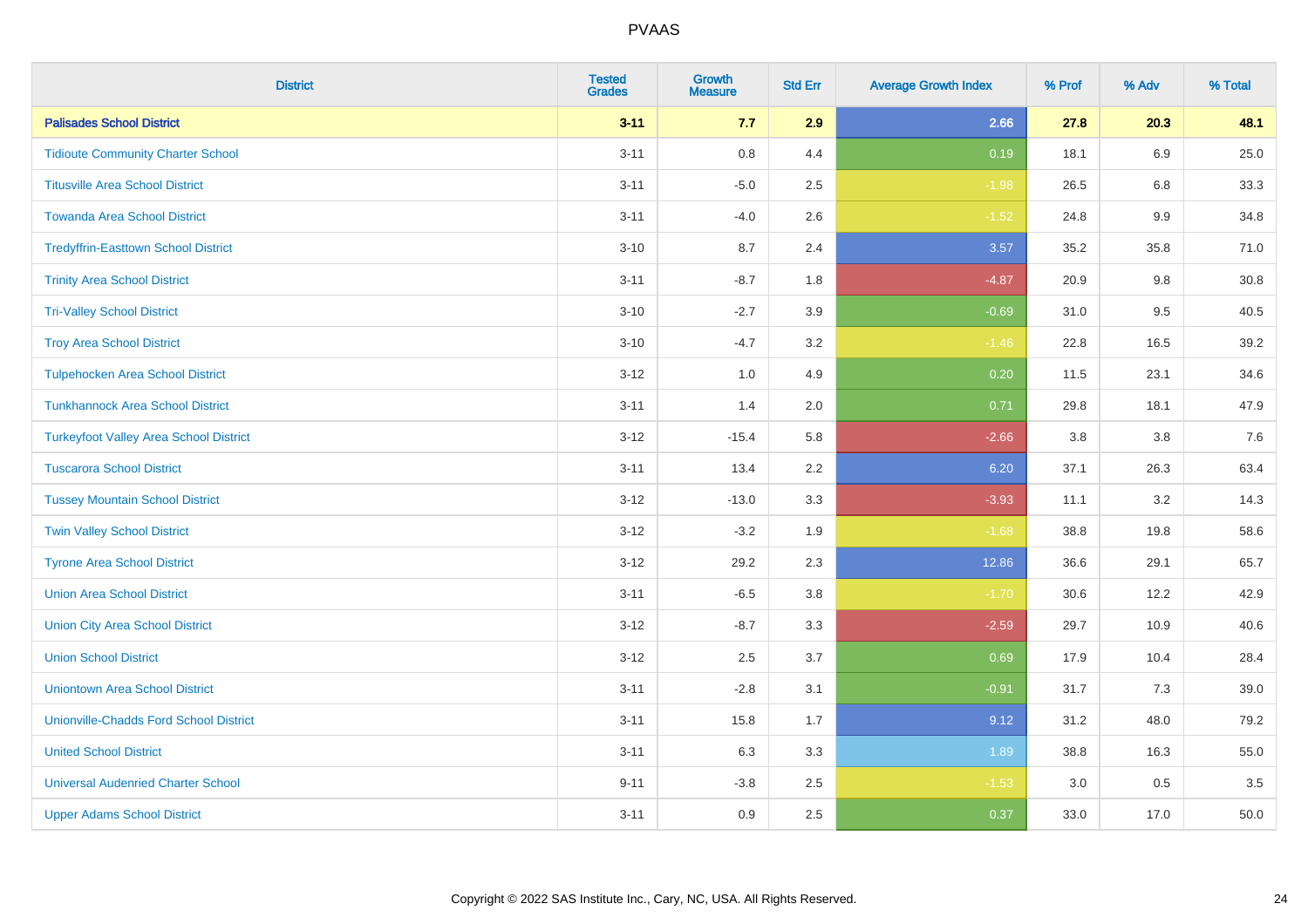| <b>District</b>                                | <b>Tested</b><br><b>Grades</b> | <b>Growth</b><br><b>Measure</b> | <b>Std Err</b> | <b>Average Growth Index</b> | % Prof | % Adv | % Total |
|------------------------------------------------|--------------------------------|---------------------------------|----------------|-----------------------------|--------|-------|---------|
| <b>Palisades School District</b>               | $3 - 11$                       | 7.7                             | 2.9            | 2.66                        | 27.8   | 20.3  | 48.1    |
| <b>Upper Darby School District</b>             | $3 - 12$                       | 11.2                            | 1.4            | 8.28                        | 23.8   | 11.8  | 35.6    |
| <b>Upper Dauphin Area School District</b>      | $3 - 11$                       | 16.5                            | 5.1            | 3.26                        | 37.5   | 26.8  | 64.3    |
| <b>Upper Dublin School District</b>            | $3 - 12$                       | 2.1                             | 1.8            | 1.19                        | 34.7   | 30.0  | 64.7    |
| <b>Upper Merion Area School District</b>       | $3 - 11$                       | 14.0                            | 2.0            | 7.15                        | 34.4   | 32.6  | 67.0    |
| <b>Upper Moreland Township School District</b> | $3 - 11$                       | 1.1                             | 2.0            | 0.56                        | 24.8   | 26.6  | 51.3    |
| <b>Upper Perkiomen School District</b>         | $3 - 11$                       | 5.7                             | 1.9            | 3.04                        | 25.4   | 19.9  | 45.4    |
| <b>Upper Saint Clair School District</b>       | $3 - 11$                       | 13.8                            | 1.8            | 7.86                        | 32.2   | 44.5  | 76.7    |
| Urban Pathways 6-12 Charter School             | $6 - 11$                       | $-4.1$                          | 5.7            | $-0.72$                     | 0.0    | 0.0   | 0.0     |
| <b>Valley Grove School District</b>            | $3 - 10$                       | $-4.0$                          | 5.5            | $-0.72$                     | 68.4   | 15.8  | 84.2    |
| <b>Valley View School District</b>             | $3 - 11$                       | 9.3                             | 2.2            | 4.18                        | 26.6   | 23.1  | 49.7    |
| <b>Wallenpaupack Area School District</b>      | $3 - 11$                       | 8.8                             | 2.1            | 4.28                        | 28.5   | 18.9  | 47.4    |
| <b>Wallingford-Swarthmore School District</b>  | $3 - 10$                       | $5.0\,$                         | 2.2            | 2.25                        | 33.3   | 37.1  | 70.4    |
| <b>Warren County School District</b>           | $3 - 11$                       | $-0.1$                          | 1.6            | $-0.06$                     | 26.7   | 9.7   | 36.4    |
| <b>Warrior Run School District</b>             | $3 - 11$                       | 10.5                            | 2.7            | 3.86                        | 34.1   | 16.8  | 50.9    |
| <b>Warwick School District</b>                 | $3 - 11$                       | 21.7                            | 1.8            | 11.76                       | 27.7   | 36.3  | 64.0    |
| <b>Washington School District</b>              | $3 - 11$                       | $-15.9$                         | 2.9            | $-5.44$                     | 12.9   | 1.7   | 14.7    |
| <b>Wattsburg Area School District</b>          | $3 - 11$                       | 1.0                             | 2.7            | 0.36                        | 20.4   | 12.4  | 32.7    |
| <b>Wayne Highlands School District</b>         | $3 - 11$                       | 22.5                            | 2.5            | 9.16                        | 33.8   | 40.4  | 74.2    |
| <b>Waynesboro Area School District</b>         | $3 - 12$                       | $3.0\,$                         | 1.8            | 1.67                        | 26.0   | 23.5  | 49.5    |
| <b>Weatherly Area School District</b>          | $3 - 11$                       | $-5.8$                          | 4.0            | $-1.44$                     | 32.1   | 8.9   | 41.1    |
| <b>Wellsboro Area School District</b>          | $3 - 11$                       | $-6.3$                          | 3.0            | $-2.08$                     | 24.4   | 13.4  | 37.8    |
| <b>West Allegheny School District</b>          | $3 - 12$                       | 8.6                             | 2.0            | 4.34                        | 37.3   | 27.2  | 64.5    |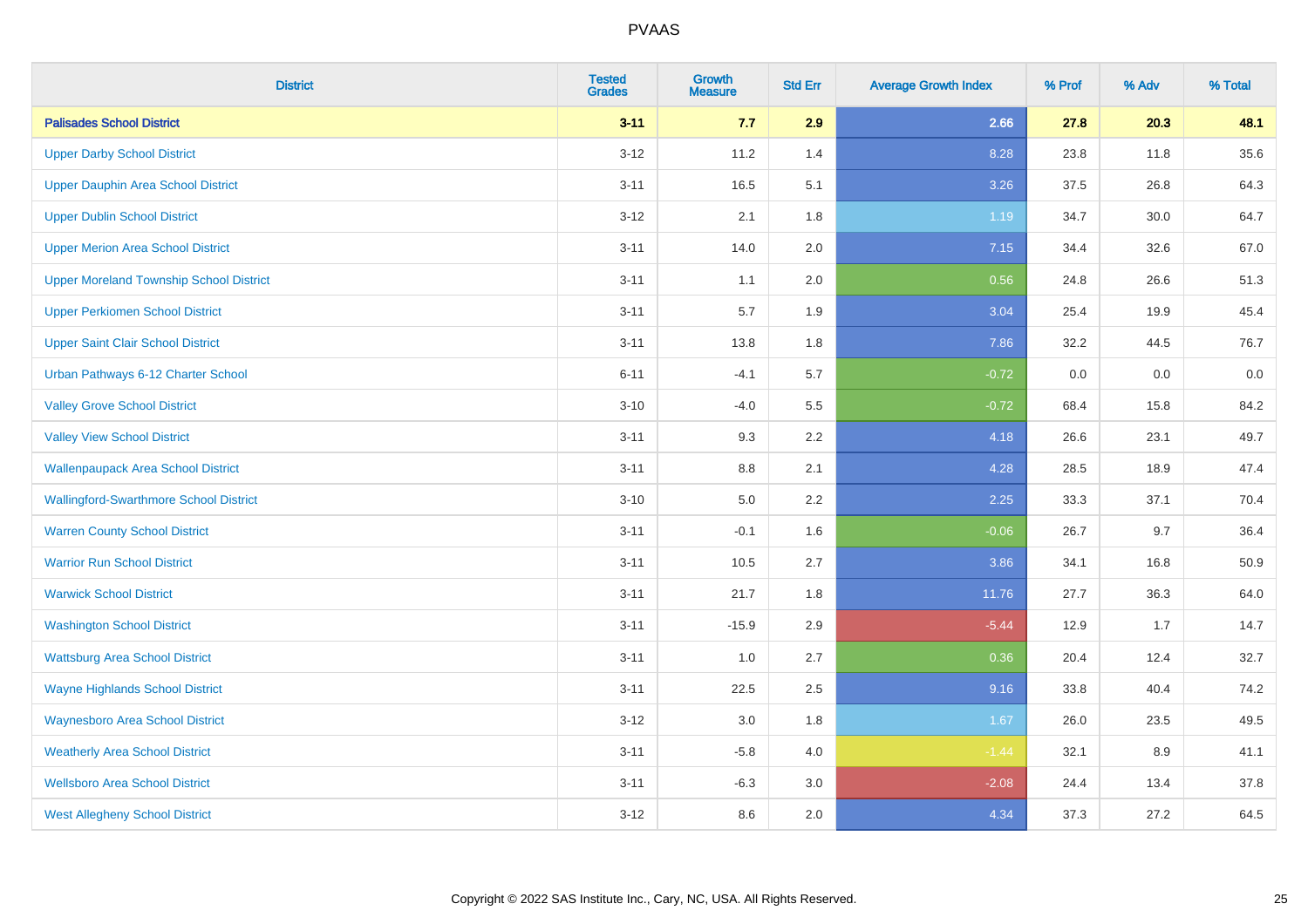| <b>District</b>                                 | <b>Tested</b><br><b>Grades</b> | <b>Growth</b><br><b>Measure</b> | <b>Std Err</b> | <b>Average Growth Index</b> | % Prof | % Adv | % Total |
|-------------------------------------------------|--------------------------------|---------------------------------|----------------|-----------------------------|--------|-------|---------|
| <b>Palisades School District</b>                | $3 - 11$                       | 7.7                             | 2.9            | 2.66                        | 27.8   | 20.3  | 48.1    |
| <b>West Branch Area School District</b>         | $3 - 11$                       | 17.0                            | 3.3            | 5.20                        | 47.1   | 19.1  | 66.2    |
| <b>West Chester Area School District</b>        | $3 - 11$                       | $-2.1$                          | 1.2            | $-1.83$                     | 36.4   | 23.2  | 59.6    |
| <b>West Greene School District</b>              | $3 - 11$                       | $-8.1$                          | 3.9            | $-2.08$                     | 31.0   | 11.9  | 42.9    |
| West Jefferson Hills School District            | $3 - 11$                       | 1.9                             | 1.9            | 0.99                        | 34.8   | 27.3  | 62.1    |
| <b>West Middlesex Area School District</b>      | $3 - 10$                       | $-7.4$                          | 3.5            | $-2.11$                     | 32.0   | 9.6   | 41.6    |
| <b>West Mifflin Area School District</b>        | $3 - 12$                       | $-11.9$                         | 2.5            | $-4.77$                     | 15.9   | 4.0   | 19.9    |
| <b>West Perry School District</b>               | $3 - 11$                       | 11.0                            | 2.3            | 4.76                        | 26.9   | 20.5  | 47.4    |
| <b>West Shore School District</b>               | $3 - 12$                       | 2.2                             | 1.3            | 1.68                        | 31.8   | 15.2  | 47.1    |
| <b>West Side CTC</b>                            | $9 - 10$                       | $-32.0$                         | 3.9            | $-8.16$                     | 5.9    | 0.0   | 5.9     |
| <b>West York Area School District</b>           | $3 - 12$                       | $-9.8$                          | 2.7            | $-3.57$                     | 21.9   | 10.9  | 32.8    |
| <b>Western Beaver County School District</b>    | $3 - 11$                       | $-9.3$                          | 4.2            | $-2.20$                     | 45.1   | 3.9   | 49.0    |
| <b>Western Wayne School District</b>            | $3 - 11$                       | 3.6                             | 2.6            | 1.39                        | 30.8   | 16.2  | 47.0    |
| <b>Westinghouse Arts Academy Charter School</b> | $9 - 10$                       | $-6.0$                          | 3.3            | $-1.81$                     | 20.2   | 8.9   | 29.1    |
| <b>Westmont Hilltop School District</b>         | $3 - 11$                       | $-1.0$                          | 2.8            | $-0.36$                     | 33.3   | 14.7  | 48.0    |
| <b>Whitehall-Coplay School District</b>         | $3 - 11$                       | 11.8                            | 1.7            | 7.06                        | 32.3   | 21.7  | 54.0    |
| <b>Wilkes-Barre Area School District</b>        | $3 - 11$                       | $-12.4$                         | 2.4            | $-5.18$                     | 14.2   | 3.7   | 17.9    |
| <b>William Penn School District</b>             | $3 - 12$                       | 7.0                             | 1.9            | 3.61                        | 14.0   | 7.2   | 21.3    |
| <b>Williams Valley School District</b>          | $3 - 11$                       | 2.6                             | 3.7            | 0.69                        | 17.0   | 5.1   | 22.0    |
| <b>Williamsburg Community School District</b>   | $3 - 11$                       | $-16.9$                         | 4.1            | $-4.14$                     | 22.4   | 0.0   | 22.4    |
| <b>Williamsport Area School District</b>        | $3 - 11$                       | $-11.7$                         | 1.4            | $-8.29$                     | 18.2   | 10.5  | 28.7    |
| Wilmington Area School District                 | $3 - 11$                       | 11.1                            | 3.3            | 3.37                        | 29.8   | 26.2  | 56.0    |
| <b>Wilson Area School District</b>              | $3 - 11$                       | $-0.3$                          | 2.4            | $-0.12$                     | 35.4   | 14.6  | 50.0    |